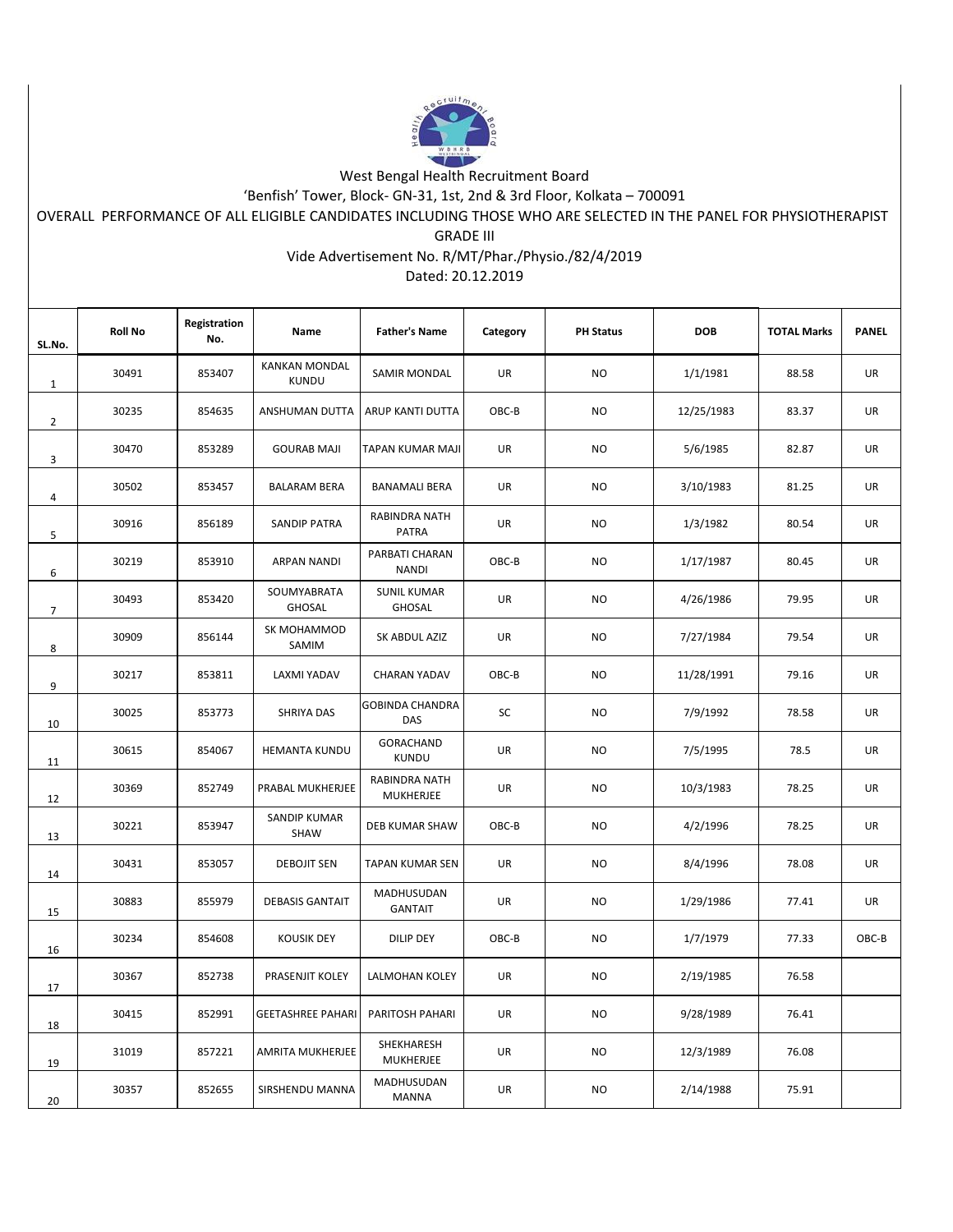| 21 | 30962 | 856579 | SNEHASHIS<br>BANERJEE           | <b>ADTYA PRASAD</b><br><b>BANERJEE</b> | UR    | NO.       | 1/17/1990  | 75.91  |       |
|----|-------|--------|---------------------------------|----------------------------------------|-------|-----------|------------|--------|-------|
| 22 | 30616 | 854070 | SOUMITRA DAS                    | SATYABRATA DAS                         | UR    | NO.       | 9/10/1990  | 75.75  |       |
| 23 | 30496 | 853430 | <b>KUNDAN KUMAR</b>             | KAILASH PASWAN                         | UR    | NO.       | 12/6/1990  | 75.66  |       |
| 24 | 30816 | 855471 | LIPIKA SAHU                     | RABINARAYAN SAHU                       | UR    | NO.       | 5/19/1995  | 75.66  |       |
| 25 | 31030 | 857356 | SHANKHADIP<br><b>MUKHERJEE</b>  | <b>BHAIRAB</b><br><b>MUKHERJEE</b>     | UR    | NO.       | 2/16/1984  | 75.625 |       |
| 26 | 30797 | 855368 | MALLIKA HAZRA                   | UTPAL KUMAR<br><b>HAZRA</b>            | UR    | NO.       | 4/18/1991  | 75.58  |       |
| 27 | 30467 | 853268 | POULAM KUMAR<br>BANERJEE        | SIBAPRASAD<br>BANERJEE                 | UR    | NO.       | 3/14/1994  | 75.58  |       |
| 28 | 30914 | 856172 | <b>ABDUL HAI SIDDIQUE</b>       | SAMSUL HAQUE<br>SARDAR                 | UR    | NO.       | 4/1/1983   | 75.54  |       |
| 29 | 30936 | 856356 | <b>SUDIPTO NAG</b>              | LATE SAMBHU<br><b>NATH NAG</b>         | UR    | NO.       | 8/5/1982   | 75.41  |       |
| 30 | 30587 | 853905 | PAVEL GHOSH                     | <b>INDRAJIT GHOSH</b>                  | UR    | NO.       | 4/18/1991  | 75.33  |       |
| 31 | 30395 | 852915 | <b>KUNTAL DAS</b>               | <b>MAHADEB DAS</b>                     | UR    | NO.       | 12/29/1987 | 75.25  |       |
| 32 | 30378 | 852801 | <b>ARPITA PAUL</b>              | <b>BIPAD TARAN PAUL</b>                | UR    | NO.       | 5/15/1995  | 75.25  |       |
| 33 | 31016 | 857186 | ANURADHA<br>GANGULY             | <b>TARUN KUMAR</b><br>GANGULY          | UR    | NO.       | 1/25/1983  | 75.08  |       |
| 34 | 30934 | 856330 | <b>MITUN PAL</b>                | <b>SUBRATA PAL</b>                     | UR    | <b>NO</b> | 5/17/1983  | 74.95  |       |
| 35 | 30534 | 853622 | <b>TANMOY</b><br>BHATTACHARYA   | <b>BANESWAR</b><br>BHATTACHARYA        | UR    | NO.       | 4/21/1986  | 74.83  |       |
| 36 | 30390 | 852871 | <b>KOUSTUV DAS</b>              | APURBA KUMAR<br>DAS                    | UR    | <b>NO</b> | 4/26/1984  | 74.79  |       |
| 37 | 30398 | 852930 | SATADAL CHATTARAJ               | SUKUMAR<br>CHATTARAJ                   | UR    | NO.       | 1/9/1985   | 74.7   |       |
| 38 | 30130 | 853120 | PRODOSH<br>KARMAKAR             | SRI JOYDEB<br>KARMAKAR                 | OBC-A | NO.       | 11/3/1980  | 74.66  | OBC-A |
| 39 | 30628 | 854151 | <b>SUJAN PRATIHAR</b>           | SUBRATA PRATIHAR                       | UR    | <b>NO</b> | 5/25/1986  | 74.62  |       |
| 40 | 30711 | 854684 | PREETAM BOSE                    | <b>GANGA GOURANGA</b><br><b>BOSE</b>   | UR    | <b>NO</b> | 1/21/1980  | 74.58  |       |
| 41 | 30372 | 852774 | <b>MAINAK SUR</b>               | TAPAN KUMAR SUR                        | UR    | <b>NO</b> | 5/7/1992   | 74.58  |       |
| 42 | 30685 | 854511 | <b>INDRANIL PAHARI</b>          | PURNENDU PAHARI                        | UR    | <b>NO</b> | 11/20/1995 | 74.5   |       |
| 43 | 30922 | 856233 | SANTANU SARKAR                  | NANDADULAL<br>SARKAR                   | UR    | NO        | 1/5/1982   | 74.45  |       |
| 44 | 30486 | 853379 | ARUNAVA<br><b>DASGUPTA</b>      | <b>DILIP KUMAR</b><br><b>DASGUPTA</b>  | UR    | NO.       | 11/2/1982  | 74.45  |       |
| 45 | 30843 | 855677 | <b>BINSHATI</b><br>BHATTACHARYA | RATUL PRASAD<br>CHAKRABORTY            | UR    | NO        | 1/26/1989  | 74.45  |       |
| 46 | 30546 | 853675 | SOUMYABRATA BERA                | <b>SUDHIR CHANDRA</b><br>BERA          | UR    | NO        | 12/25/1983 | 74.41  |       |
| 47 | 30512 | 853527 | <b>SWATI GUPTA</b>              | <b>KRISHAN KUMAR</b><br><b>GUPTA</b>   | UR    | NO        | 5/4/1986   | 74.41  |       |
| 48 | 30674 | 854417 | SABNAM CHETTRI                  | <b>JIWAN KUMAR</b><br><b>CHETTRI</b>   | UR    | NO        | 8/14/1987  | 74.41  |       |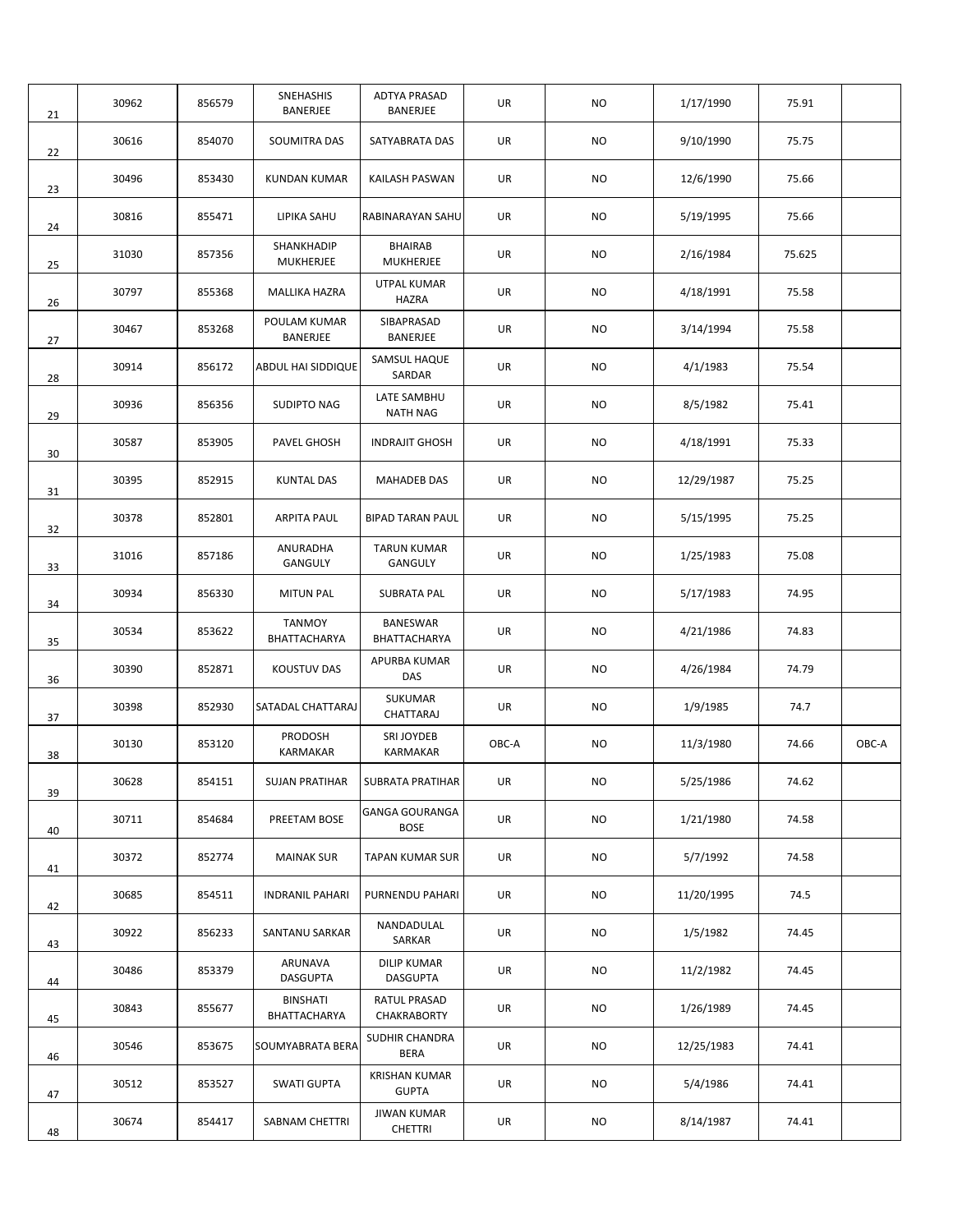| 49 | 30627 | 854150 | NIRANJAN SAHOO                     | <b>GOURANG SAHOO</b>               | UR    | <b>NO</b> | 7/3/1987   | 74.37  |       |
|----|-------|--------|------------------------------------|------------------------------------|-------|-----------|------------|--------|-------|
| 50 | 30124 | 852773 | SK NURUL ISLAM                     | SK JALALUDDIN                      | OBC-A | <b>NO</b> | 7/23/1986  | 74.33  | OBC-A |
| 51 | 30978 | 856685 | <b>UTSAB GUHA</b>                  | LATE SANKAR GUHA                   | UR    | <b>NO</b> | 10/27/1992 | 74.25  |       |
| 52 | 30285 | 852389 | <b>SOURAV MITRA</b>                | <b>DEBASHIS MITRA</b>              | UR    | <b>NO</b> | 5/8/1993   | 74.25  |       |
| 53 | 30489 | 853393 | PIKAI GANGULY                      | <b>PRADIP KUMAR</b><br>GANGULY     | UR    | <b>NO</b> | 6/4/1987   | 74.2   |       |
| 54 | 30287 | 852395 | SANDEEP<br>MUKHERJEE               | SANKAR NARAYAN<br><b>MUKHERJEE</b> | UR    | <b>NO</b> | 8/20/1981  | 74.16  |       |
| 55 | 30828 | 855535 | <b>DEBDAS DUTTA</b>                | <b>JAGANNATH DUTTA</b>             | UR    | <b>NO</b> | 7/20/1985  | 74.16  |       |
| 56 | 30693 | 854583 | NILENDU DAS                        | MONIMOHAN DAS                      | UR    | <b>NO</b> | 2/7/1980   | 74.125 |       |
| 57 | 30385 | 852827 | <b>ASMITA GHOSH</b>                | SIDDHARTHA<br><b>KUMAR GHOSH</b>   | UR    | <b>NO</b> | 4/1/1995   | 74.08  |       |
| 58 | 30829 | 855549 | <b>MD SHAHIDUR</b><br>RAHMAN       | <b>MD HAFIZUR</b><br>RAHMAN        | UR    | <b>NO</b> | 4/30/1988  | 74     |       |
| 59 | 30363 | 852704 | <b>KOUSHIK</b><br>CHATTERJEE       | ANIL CHATTERJEE                    | UR    | <b>NO</b> | 9/6/1983   | 73.91  |       |
| 60 | 30579 | 853868 | <b>ANANT KUMAR</b><br><b>ANAND</b> | <b>ASHOK KUMAR</b><br><b>SINGH</b> | UR    | NO.       | 10/25/1991 | 73.91  |       |
| 61 | 30944 | 856446 | ROHIT BANERJEE                     | SUKANTA BANERJEE                   | UR    | NO.       | 10/31/1996 | 73.75  |       |
| 62 | 30298 | 852435 | <b>JYOTIRMAY</b><br>BANERJEE       | <b>SWAPAN KUMAR</b><br>BANERJEE    | UR    | <b>NO</b> | 12/31/1987 | 73.7   |       |
| 63 | 30231 | 854528 | <b>BISHAKA PRADHAN</b>             | <b>BABUL KUMAR</b><br>PRADHAN      | OBC-B | <b>NO</b> | 10/16/1992 | 73.66  | OBC-B |
| 64 | 30194 | 852832 | SHUVADIP KOLAY                     | UDAY CHAND KOLAY                   | OBC-B | NO.       | 7/20/1993  | 73.66  | OBC-B |
| 65 | 30359 | 852685 | <b>JYOTIRMOY</b><br>BANDYOPADHYAY  | SHAKTIPADA<br>BANDYOPADHYAY        | UR    | <b>NO</b> | 12/9/1980  | 73.37  |       |
| 66 | 30807 | 855437 | NILANJANA PALIT                    | DR. KALYAN KUMAR<br>PALIT          | UR    | NO.       | 11/30/1982 | 73.37  |       |
| 67 | 30494 | 853421 | KRISHNENDU LAHA                    | <b>KESHAB LAHA</b>                 | UR    | NO.       | 9/23/1993  | 73.33  |       |
| 68 | 30080 | 855807 | SUBHAM MISTRY                      | MANORANJAN<br><b>MISTRY</b>        | SC    | <b>NO</b> | 12/5/1993  | 73.33  | SC    |
| 69 | 30976 | 856677 | SREYASHI RATH                      | AJIT KUMAR RATH                    | UR    | NO        | 5/12/1987  | 73.25  |       |
| 70 | 30178 | 857181 | <b>KH ISRARUDDIN</b><br>AHMED      | KH ZALALUDDIN<br>AHMED             | OBC-A | <b>NO</b> | 1/15/1991  | 73.25  | OBC-A |
| 71 | 30968 | 856622 | <b>KESHAB NANDI</b>                | KRISHNAPADA<br><b>NANDI</b>        | UR    | NO        | 9/25/1981  | 73.2   |       |
| 72 | 30727 | 854771 | PROMIT KUMAR<br>MANDAL             | PANCHU GOPAL<br>MANDAL             | UR    | NO        | 8/31/1982  | 73.2   |       |
| 73 | 30757 | 855020 | <b>DEBASIS JANA</b>                | <b>BALADEB JANA</b>                | UR    | NO        | 6/26/1984  | 73.2   |       |
| 74 | 30949 | 856489 | SUKALYAN SARKAR                    | NITYANANDA<br>SARKAR               | UR    | NO        | 6/14/1982  | 73.08  |       |
| 75 | 30154 | 854672 | SAJEDUL HASAN<br>SUJAN             | MD. AMINUL<br><b>HAQUE</b>         | OBC-A | NO.       | 5/10/1985  | 72.95  | OBC-A |
| 76 | 30755 | 855016 | SOURAV BANERJEE                    | SUSHIL KUMAR<br>BANERJEE           | UR    | NO        | 5/19/1986  | 72.95  |       |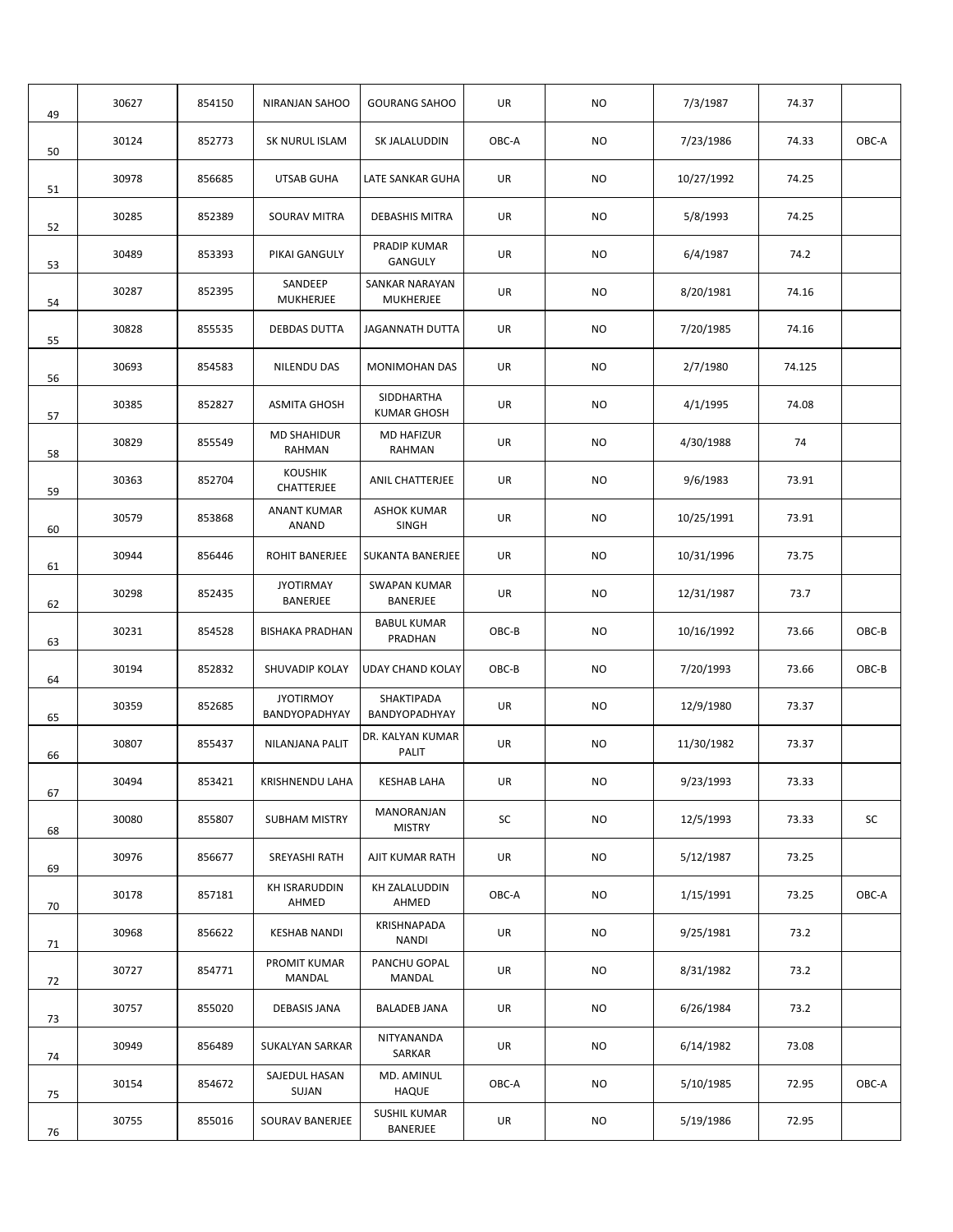| 77  | 30581 | 853877 | <b>PUSPAK BISWAS</b>         | ANUP KUMAR<br><b>BISWAS</b>                  | UR    | NO.       | 2/14/1990  | 72.83   |    |
|-----|-------|--------|------------------------------|----------------------------------------------|-------|-----------|------------|---------|----|
| 78  | 30514 | 853540 | SHYAMA SINGH                 | SHYAM SUNDAR<br><b>SINGH</b>                 | UR    | NO.       | 6/4/1994   | 72.83   |    |
| 79  | 30354 | 852639 | <b>SAYAN ROY</b>             | SISIR KUMAR ROY                              | UR    | NO.       | 5/4/1987   | 72.79   |    |
| 80  | 30549 | 853685 | <b>PRABIR DAS</b>            | LATE DULAL DAS                               | UR    | NO.       | 7/29/1982  | 72.75   |    |
| 81  | 30967 | 856601 | <b>BISWAJIT MAITY</b>        | <b>DEBASISH MAITY</b>                        | UR    | NO.       | 1/15/1985  | 72.75   |    |
| 82  | 30419 | 853004 | RITAM BANERJEE               | PRADIP KUMAR<br>BANERJEE                     | UR    | NO.       | 1/3/1991   | 72.75   |    |
| 83  | 30423 | 853023 | ASHYA GUFRANA                | SHAHNAWAZ                                    | UR    | NO.       | 12/28/1992 | 72.75   |    |
| 84  | 30538 | 853642 | PRITAM SINGHA                | <b>TAPAS KUMAR</b><br><b>SINGHA</b>          | UR    | NO        | 9/8/1995   | 72.75   |    |
| 85  | 30563 | 853761 | <b>TANMOY</b><br>CHAKRABORTY | LATE MANINDRA<br><b>KUMAR</b><br>CHAKRABORTY | UR    | NO.       | 11/9/1988  | 72.66   |    |
| 86  | 30191 | 852737 | <b>SUROJIT SHIL</b>          | <b>SUDHIR SHIL</b>                           | OBC-B | NO.       | 7/13/1991  | 72.66   |    |
| 87  | 30505 | 853485 | PAPITA SARKAR                | <b>MAHESWAR DAS</b>                          | UR    | NO.       | 6/23/1988  | 72.62   |    |
| 88  | 30606 | 854022 | <b>DEBASIS DAS</b>           | DILIP KUMAR DAS                              | UR    | NO.       | 6/12/1982  | 72.58   |    |
| 89  | 30380 | 852805 | <b>BIVASH ROY</b>            | SAHADEV ROY                                  | UR    | NO.       | 4/8/1991   | 72.58   |    |
| 90  | 30162 | 855475 | SARMIN AKHTAR                | MOLLA NAIMUL<br>HAQUE                        | OBC-A | NO.       | 3/10/1993  | 72.58   |    |
| 91  | 30662 | 854342 | <b>ANKITA DAS</b>            | AJAY KUMAR DAS                               | UR    | NO.       | 5/8/1994   | 72.58   |    |
| 92  | 30879 | 855938 | <b>SWARAJIT CHANDA</b>       | <b>SWAPAN KUMAR</b><br>CHANDA                | UR    | NO.       | 11/10/1987 | 72.45   |    |
| 93  | 30413 | 852987 | SOUVIK DAS                   | <b>MANIK DAS</b>                             | UR    | NO.       | 8/18/1995  | 72.42   |    |
| 94  | 30090 | 856262 | SUPARNA DAS                  | NARAYAN DAS                                  | SC    | NO.       | 10/18/1991 | 72.41   | SC |
| 95  | 30373 | 852780 | <b>ARPITA PATRA</b>          | <b>DHRUBALAL PATRA</b>                       | UR    | <b>NO</b> | 8/2/1993   | 72.41   |    |
| 96  | 31024 | 857275 | PARTHA SARATHI<br><b>SEN</b> | ARUN KUMAR SEN                               | UR    | NO        | 12/15/1982 | 72.33   |    |
| 97  | 30673 | 854416 | MANISHA MONDAL               | <b>SWAPAN KUMAR</b><br>MONDAL                | UR    | NO        | 11/23/1994 | 72.33   |    |
| 98  | 30680 | 854471 | SATYAPAL SINGH<br>KUNAL      | RANJIT KUMAR                                 | UR    | <b>NO</b> | 1/3/1984   | 72.25   |    |
| 99  | 30265 | 855841 | SOUMITRA SAR                 | SUBAL CHANDRA<br>SAR                         | OBC-B | NO.       | 12/19/1981 | 72.2083 |    |
| 100 | 31043 | 897735 | PRAMA MALLIK                 | PULAK MALLIK                                 | UR    | NO        | 3/16/1978  | 72.16   |    |
| 101 | 30335 | 852567 | JOYDIP HAZRA                 | DAMODAR HAZRA                                | UR    | NO        | 4/26/1991  | 72.16   |    |
| 102 | 30478 | 853346 | <b>SWORNA PRAVA</b><br>LENKA | MR. ASIT KUMAR<br>LENKA                      | UR    | NO        | 6/1/1994   | 72.16   |    |
| 103 | 30193 | 852789 | OINDRILA BHUNIYA             | <b>GOUTAM BHUNIYA</b>                        | OBC-B | NO        | 11/9/1996  | 72.16   |    |
| 104 | 31011 | 857157 | SUBHADIP<br>MAJUMDER         | PRADIP MAJUMDER                              | UR    | NO        | 5/17/1983  | 72.08   |    |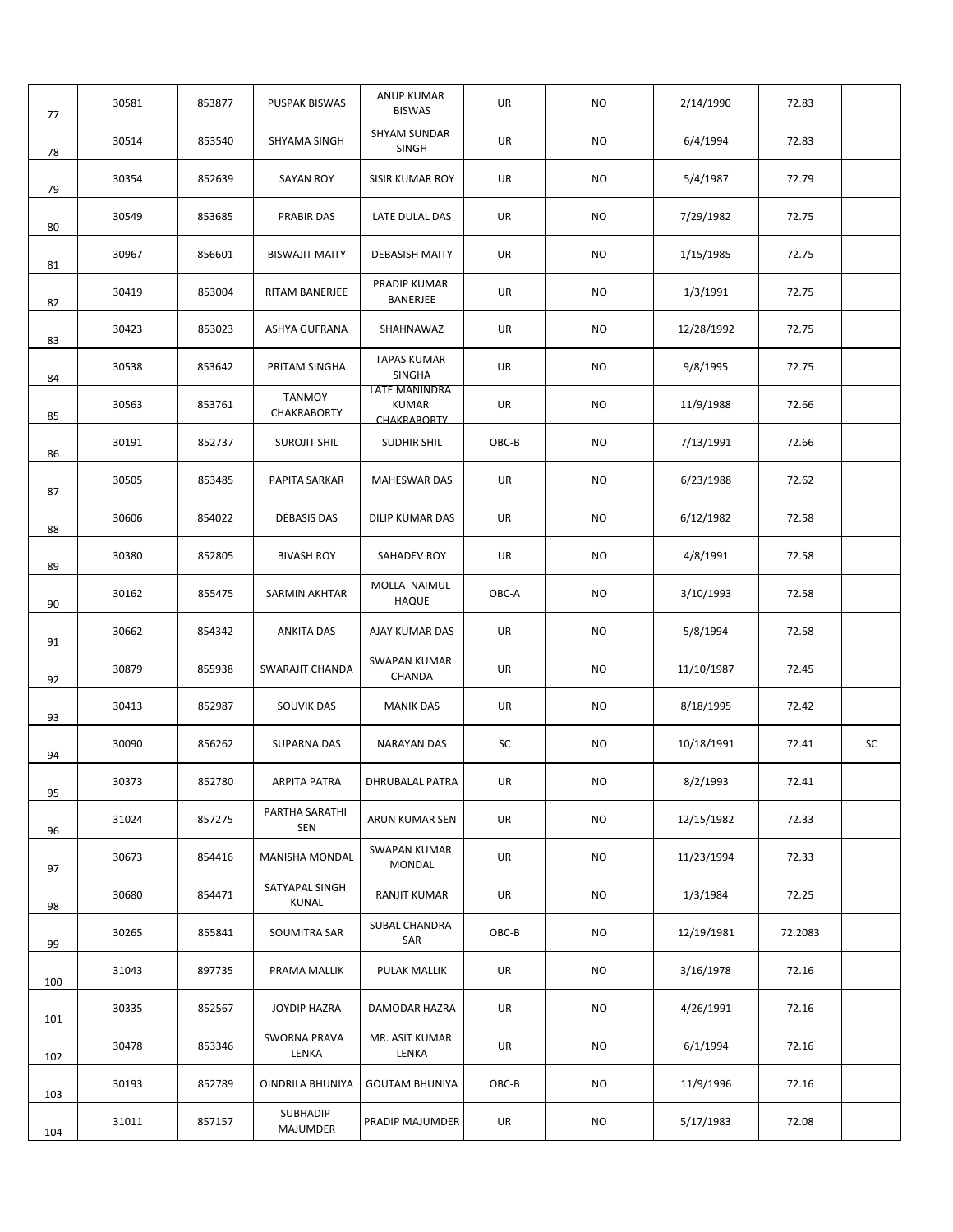| 105 | 30422 | 853015 | <b>JOYDEEP</b><br>CHATTERJEE  | <b>SUBODH</b><br>CHATTERJEE       | UR    | NO.       | 1/1/1987   | 72.08 |    |
|-----|-------|--------|-------------------------------|-----------------------------------|-------|-----------|------------|-------|----|
| 106 | 30929 | 856277 | SUBHAMITA<br>CHATTOPADHYAY    | SUBHANKAR<br>CHATTOPADHYAY        | UR    | <b>NO</b> | 12/8/1993  | 72.08 |    |
| 107 | 30271 | 856174 | <b>SUMON KUNKRI</b>           | <b>GANAPATI KUNKRI</b>            | OBC-B | NO.       | 7/25/1995  | 72.08 |    |
| 108 | 30347 | 852603 | <b>BIJIT MITRA</b>            | <b>BIPLAB MITRA</b>               | UR    | NO.       | 3/7/1988   | 72.04 |    |
| 109 | 31033 | 857392 | SATHI NANDI                   | PARESH CHANDRA<br><b>NANDI</b>    | UR    | <b>NO</b> | 5/31/1982  | 72    |    |
| 110 | 30854 | 855762 | <b>ARUP DAS</b>               | <b>ASIM DAS</b>                   | UR    | NO.       | 6/1/1984   | 72    |    |
| 111 | 30301 | 852448 | SIDDHARTH ANAND               | RAJENDRA RAM                      | UR    | NO.       | 10/1/1991  | 72    |    |
| 112 | 30906 | 856115 | PALASH BANERJEE               | PRAKASH CHANDRA<br>BANERJEE       | UR    | <b>NO</b> | 9/16/1992  | 72    |    |
| 113 | 30955 | 856520 | <b>SUMAN ROY</b>              | <b>SUNIL KUMAR ROY</b>            | UR    | <b>NO</b> | 1/16/1994  | 72    |    |
| 114 | 30750 | 854967 | SAYANTANI<br>CHAKRABORTY      | SANTANU<br>CHAKRABORTY            | UR    | <b>NO</b> | 1/19/1996  | 72    |    |
| 115 | 30958 | 856541 | <b>SHANTANU KUMAR</b><br>DE   | SUBHAS KUMAR DE                   | UR    | NO.       | 1/2/1981   | 71.95 |    |
| 116 | 30214 | 853695 | KINGSHUK PAL                  | LATE SANTOSH<br><b>KUMAR PAL</b>  | OBC-B | NO.       | 4/7/1987   | 71.95 |    |
| 117 | 30932 | 856318 | AMARTYA KUNDU                 | LT. ASIS KR KUNDU                 | UR    | <b>NO</b> | 11/10/1983 | 71.92 |    |
| 118 | 30296 | 852432 | SUBHAJYOTI LAHIRI             | AMARJYOTI LAHIRI                  | UR    | NO.       | 9/10/1983  | 71.91 |    |
| 119 | 30274 | 856471 | AVISIKTA KABASI               | PIJUSH KANTI<br><b>KABASI</b>     | OBC-B | NO.       | 12/19/1993 | 71.91 |    |
| 120 | 30407 | 852952 | <b>SAYAN KUMAR</b><br>SAMANTA | <b>ABANTI KUMAR</b><br>SAMANTA    | UR    | NO.       | 9/20/1997  | 71.91 |    |
| 121 | 30708 | 854669 | <b>KALYAN ROY</b>             | LAKSHMI NARAYAN<br><b>ROY</b>     | UR    | NO.       | 1/23/1987  | 71.83 |    |
| 122 | 30266 | 855947 | KRISHANU MONDAL               | ARUN MONDAL                       | OBC-B | NO.       | 8/30/1996  | 71.83 |    |
| 123 | 30504 | 853464 | MOUMITA ACHARYA               | <b>ANUP KUMAR</b><br>GANGOPADHYAY | UR    | <b>NO</b> | 7/19/1982  | 71.79 |    |
| 124 | 30400 | 852932 | <b>ARNAB DAS</b>              | DURLOV DAS                        | UR    | <b>NO</b> | 6/29/1985  | 71.79 |    |
| 125 | 30842 | 855674 | <b>TANMOY DE</b>              | TAPAN KUMAR DE                    | UR    | NO        | 7/12/1985  | 71.79 |    |
| 126 | 30973 | 856650 | TALHA QAMAR<br>SIDDIQI        | ALIM ARIF SIDDIQI                 | UR    | NO        | 10/21/1993 | 71.75 |    |
| 127 | 30702 | 854626 | RANJITA SAHA                  | RANAJIT SAHA                      | UR    | NO        | 3/16/1994  | 71.75 |    |
| 128 | 30189 | 852684 | SAHELI MAL                    | <b>NEMAI CHANDRA</b><br>MAL       | OBC-B | NO.       | 2/6/1997   | 71.75 |    |
| 129 | 30849 | 855722 | NAZMA KHATUN                  | SK. SAIFUDDIN                     | UR    | NO        | 1/4/1985   | 71.66 |    |
| 130 | 30088 | 856192 | JOYITA SARKAR                 | SACHINDRA NATH<br>SARKAR          | SC    | NO.       | 11/25/1990 | 71.66 | SC |
| 131 | 30479 | 853349 | <b>MD MOTAHIR</b><br>MUMTAZ   | MD MUMTAZ                         | UR    | NO.       | 12/27/1991 | 71.66 |    |
| 132 | 30712 | 854687 | ANANNYA BATABYAL              | <b>SWAPAN KUMAR</b><br>BATABYAL   | UR    | NO        | 9/22/1992  | 71.66 |    |
|     |       |        |                               |                                   |       |           |            |       |    |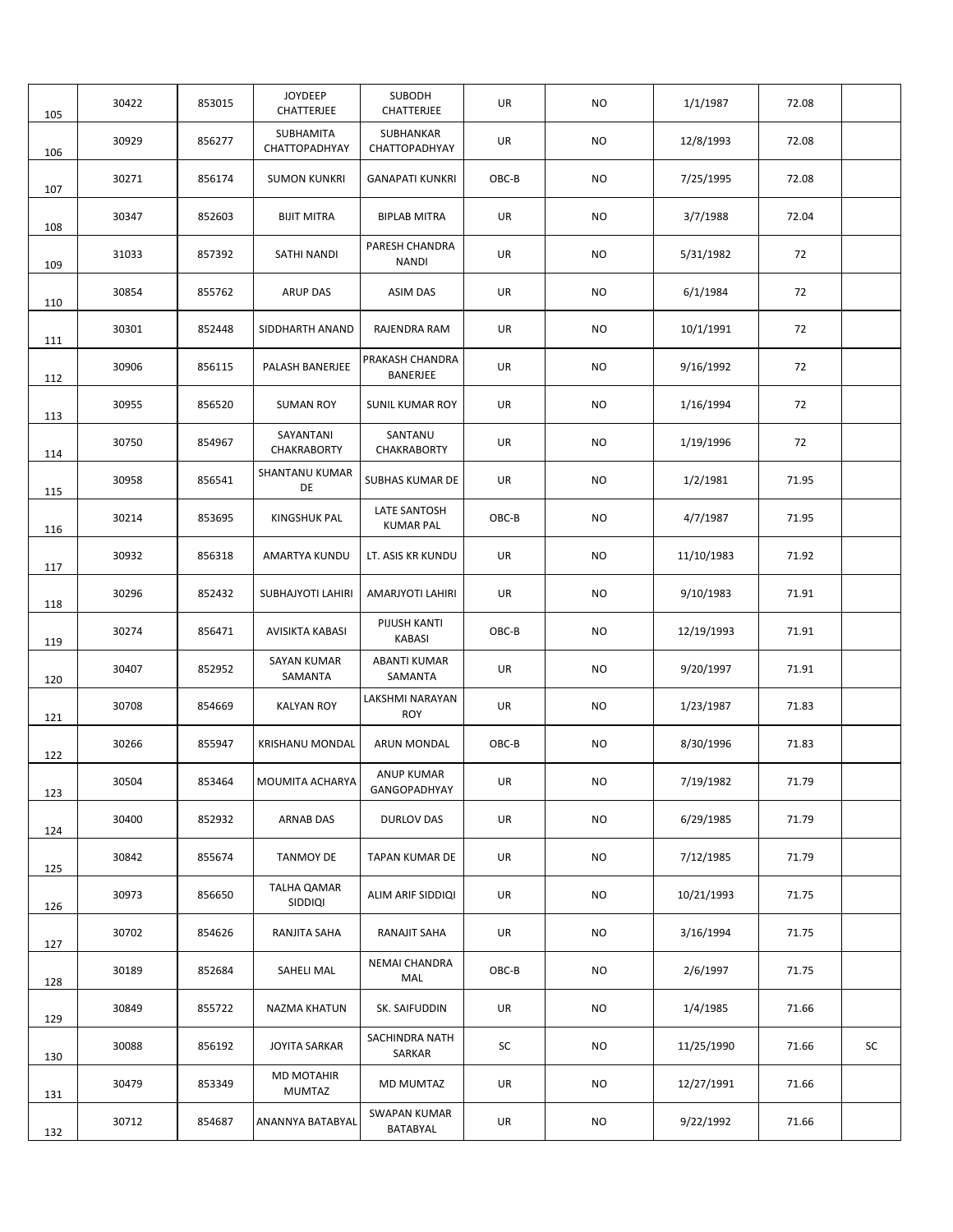| 133 | 30590 | 853923 | MANJIMA<br>CHAUDHURI                | <b>MANAS CHAUDHURI</b>                 | UR    | <b>NO</b> | 12/10/1985 | 71.62  |    |
|-----|-------|--------|-------------------------------------|----------------------------------------|-------|-----------|------------|--------|----|
| 134 | 30488 | 853390 | PARAMITA GHORAI                     | <b>DIBYENDU GHORAI</b>                 | UR    | NO.       | 9/23/1993  | 71.58  |    |
| 135 | 30920 | 856226 | <b>GOUR KRISHNA SAIN</b>            | <b>BABURAM SAIN</b>                    | UR    | NO.       | 5/2/1992   | 71.5   |    |
| 136 | 30671 | 854395 | LIPSA SATAPATHY                     | <b>ANIL KUMAR</b><br>SATAPATHY         | UR    | NO.       | 5/17/1993  | 71.5   |    |
| 137 | 30239 | 854724 | <b>CHANDAN PAUL</b>                 | <b>TUSAR KANTI PAUL</b>                | OBC-B | NO.       | 4/1/1996   | 71.5   |    |
| 138 | 30593 | 853939 | SUBHASISH<br>CHATTERJEE             | <b>ALOK CHATTERJEE</b>                 | UR    | NO.       | 10/9/1985  | 71.41  |    |
| 139 | 30160 | 855362 | <b>RANDHIR KUMAR</b>                | <b>RANVIJAY KUMAR</b>                  | OBC-A | NO.       | 1/5/1987   | 71.41  |    |
| 140 | 30642 | 854229 | SANCHITA PRADHAN<br>PAUL            | SANJIB KUMAR<br>PRADHAN                | UR    | NO.       | 3/31/1996  | 71.41  |    |
| 141 | 31037 | 857451 | SANJIT MANNA                        | <b>GOUR HARI MANNA</b>                 | UR    | <b>NO</b> | 3/4/1985   | 71.37  |    |
| 142 | 30777 | 855214 | <b>TAMAL GHOSH</b>                  | <b>SUSANTA GHOSH</b>                   | UR    | <b>NO</b> | 1/2/1989   | 71.37  |    |
| 143 | 30598 | 853966 | <b>JANAK RANJAN</b><br>SANTRA       | <b>BASUDEB SANTRA</b>                  | UR    | NO.       | 2/2/1981   | 71.33  |    |
| 144 | 30280 | 857226 | PRONAB KUMAR<br><b>MONDAL</b>       | LATE JAGADISH<br><b>CHANDRA MONDAL</b> | OBC-B | NO.       | 8/20/1983  | 71.33  |    |
| 145 | 30799 | 855381 | MITUL KUMAR<br><b>MAITY</b>         | MANINDRA NATH<br><b>MAITY</b>          | UR    | NO.       | 1/10/1988  | 71.25  |    |
| 146 | 31034 | 857420 | RAVI RANJAN<br><b>KUMAR</b>         | RAMA NATH SINGH                        | UR    | NO.       | 7/20/1982  | 71.2   |    |
| 147 | 30460 | 853211 | PARTHA SARATHI<br>CHAKRABORTY       | RAJ KUMAR<br>CHAKRABORTY               | UR    | NO.       | 5/7/1988   | 71.16  |    |
| 148 | 30499 | 853443 | ANIRUDDHA RAHA                      | APURBA RAHA                            | UR    | NO.       | 12/9/1990  | 71.16  |    |
| 149 | 30970 | 856627 | <b>TANUKA ROY</b>                   | <b>TAPAS KUMAR ROY</b>                 | UR    | NO.       | 1/5/1996   | 71.16  |    |
| 150 | 30681 | 854472 | SOURAV<br><b>CHOUDHURY</b>          | DILIP CHOUDHURY                        | UR    | NO.       | 3/5/1987   | 71.125 |    |
| 151 | 30870 | 855857 | SOUMEN BAG                          | <b>BASUDEV BAG</b>                     | UR    | NO        | 5/23/1983  | 71.12  |    |
| 152 | 30230 | 854474 | SANGITA TOSH                        | <b>BISWANATH TOSH</b>                  | OBC-B | <b>NO</b> | 4/21/1994  | 71.083 |    |
| 153 | 30874 | 855894 | <b>JUKTA GHOSHAL</b><br>CHAKROBARTI | DR. SUBHAS<br><b>CHANDRA GHOSHAL</b>   | UR    | <b>NO</b> | 9/28/1989  | 71.08  |    |
| 154 | 30513 | 853532 | SK SAHAJAMAL                        | SK ZIARAT ALI                          | UR    | <b>NO</b> | 10/20/1983 | 71.04  |    |
| 155 | 30192 | 852752 | AMAR KARMAKAR                       | KAMAL CHANDRA<br>KARMAKAR              | OBC-B | NO        | 12/14/1982 | 71     |    |
| 156 | 30824 | 855497 | <b>MOSTAK MORSHED</b>               | MD.AMIR ALI                            | UR    | NO        | 10/12/1990 | 71     |    |
| 157 | 30898 | 856061 | ANINDYA SAMANTA                     | MANORANJAN<br>SAMANTA                  | UR    | NO        | 12/30/1991 | 71     |    |
| 158 | 30044 | 854359 | <b>SWASTIK ROY</b>                  | <b>KESHAB CHANDRA</b><br><b>ROY</b>    | SC    | NO.       | 1/4/1993   | 71     | SC |
| 159 | 30250 | 855199 | ARINDAM NASKAR                      | PRABIR KUMAR<br>NASKAR                 | OBC-B | NO        | 8/10/1997  | 71     |    |
| 160 | 30785 | 855261 | CHIRANJIT MONDAL                    | KANAI LAL MONDAL                       | UR    | NO        | 3/15/1985  | 70.95  |    |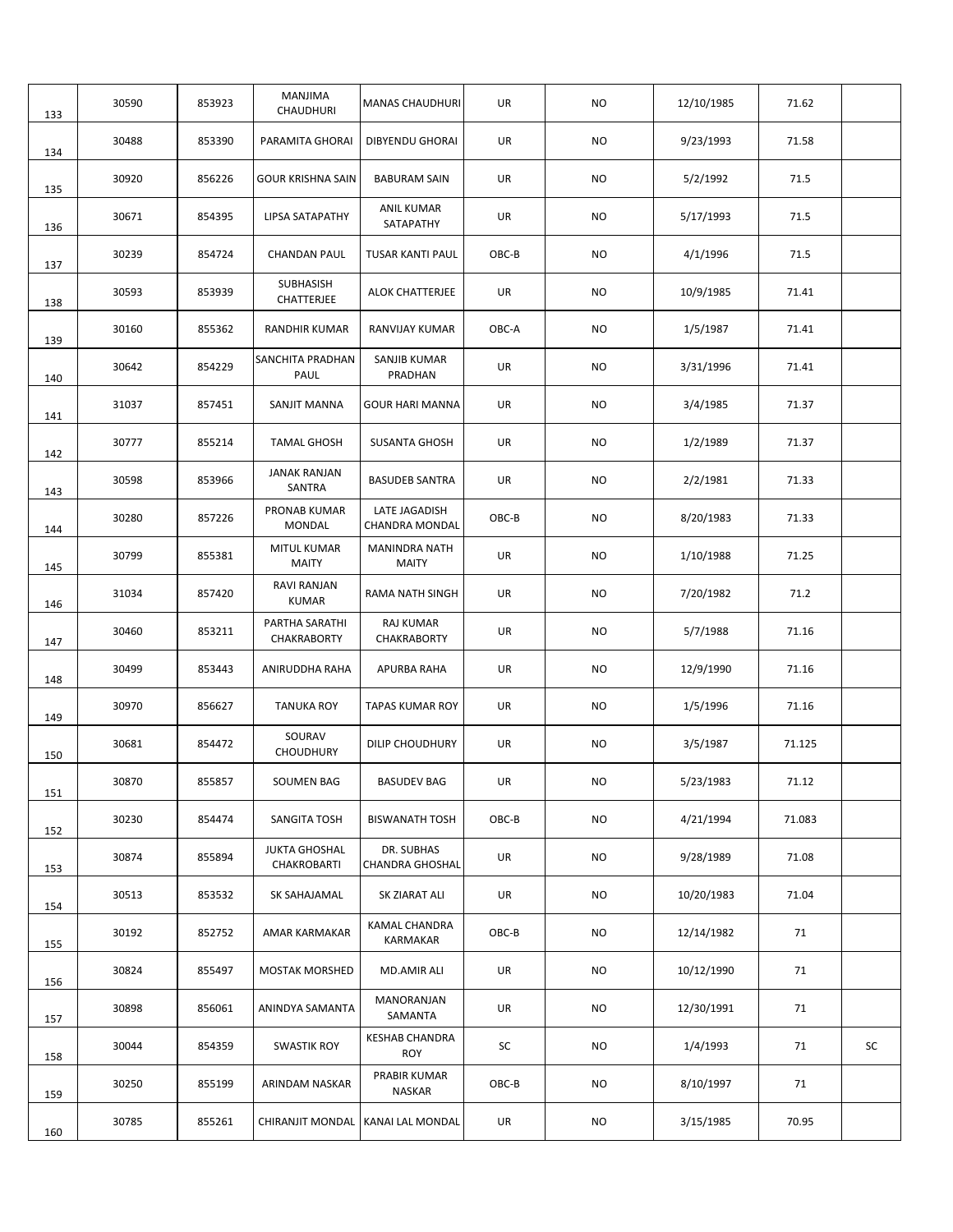| 161 | 30582 | 853878 | ANWESHA<br>MUKHERJEE                | SATINATH<br>MUKHERJEE                   | UR    | <b>NO</b> | 5/30/1994  | 70.91  |    |
|-----|-------|--------|-------------------------------------|-----------------------------------------|-------|-----------|------------|--------|----|
| 162 | 30576 | 853852 | <b>MUNMUN MANDAL</b>                | <b>DIPAK MANDAL</b>                     | UR    | <b>NO</b> | 2/24/1995  | 70.91  |    |
| 163 | 30396 | 852923 | MOHASWETA DEY                       | <b>HARISADHAN DEY</b>                   | UR    | NO.       | 6/30/1995  | 70.91  |    |
| 164 | 30204 | 853341 | SHUBHRAPRAKASH<br><b>GHOSH</b>      | <b>SUKUMAR</b><br><b>CHANDRA GHOSH</b>  | OBC-B | <b>NO</b> | 11/29/1980 | 70.875 |    |
| 165 | 30327 | 852542 | <b>ARUP KAPAT</b>                   | SANNYASHI<br><b>CHARAN KAPAT</b>        | UR    | NO.       | 11/2/1985  | 70.87  |    |
| 166 | 30030 | 854080 | KOUSHIK DOLAI                       | SUBAL CHANDRA<br><b>DOLAI</b>           | SC    | NO        | 11/22/1981 | 70.83  | SC |
| 167 | 30853 | 855757 | <b>SUMIT KUMAR</b>                  | SRI GOPAL PRASAD<br><b>GUPTA</b>        | UR    | <b>NO</b> | 2/2/1987   | 70.83  |    |
| 168 | 30575 | 853850 | <b>MONOSHRI BORUAH</b>              | APURBA BORUAH                           | UR    | <b>NO</b> | 3/29/1988  | 70.83  |    |
| 169 | 30485 | 853373 | <b>TUSHAR MUKHERJEE</b>             | <b>TAPAN MUKHERJEE</b>                  | UR    | <b>NO</b> | 3/17/1994  | 70.83  |    |
| 170 | 30838 | 855636 | <b>KAUSTAV MEDDA</b>                | <b>GOPAL CH MEDDA</b>                   | UR    | <b>NO</b> | 12/30/1983 | 70.79  |    |
| 171 | 30935 | 856345 | ARINDOM MONDAL                      | <b>GOBINDA CHANDRA</b><br><b>MONDAL</b> | UR    | <b>NO</b> | 5/10/1981  | 70.75  |    |
| 172 | 30619 | 854082 | <b>TANMOY ACHARYA</b>               | MADHUSUDAN<br><b>ACHARYA</b>            | UR    | NO.       | 12/18/1982 | 70.75  |    |
| 173 | 30094 | 856472 | SOMA CHEL                           | SUBAL CHANDRA<br><b>CHEL</b>            | SC    | NO.       | 4/1/1983   | 70.7   | SC |
| 174 | 30667 | 854372 | JOYMALYA DE                         | SIBENDRA KUMAR<br>DE                    | UR    | NO.       | 2/10/1985  | 70.7   |    |
| 175 | 30951 | 856497 | <b>RANGIN KANTI</b><br><b>GHOSH</b> | <b>MRINAL KANTI</b><br><b>GHOSH</b>     | UR    | NO.       | 5/21/1986  | 70.7   |    |
| 176 | 30293 | 852424 |                                     | SOMNATH HALDER   KASHINATH HALDER       | UR    | <b>NO</b> | 4/6/1980   | 70.66  |    |
| 177 | 30700 | 854618 | SOUMEN<br>CHATTERJEE                | <b>ARUN KANTI</b><br>CHATTERJEE         | UR    | NO.       | 8/11/1985  | 70.66  |    |
| 178 | 30455 | 853172 | RAJKUMAR MONDAL                     | NITYANANDA<br><b>MONDAL</b>             | UR    | NO        | 3/1/1990   | 70.66  |    |
| 179 | 30012 | 852807 | TUHIN DAS                           | SADHAN CHANDRA<br>DAS                   | SC    | NO        | 11/3/1992  | 70.66  | SC |
| 180 | 30751 | 854971 | ANIMESH<br>CHOWDHURY                | <b>ASIM CHOWDHURY</b>                   | UR    | <b>NO</b> | 5/15/1996  | 70.66  |    |
| 181 | 30207 | 853506 | DIYA THAPA                          | RAJU THAPA                              | OBC-B | <b>NO</b> | 8/8/1996   | 70.66  |    |
| 182 | 30580 | 853876 | ARNAB<br>CHAKRABORTY                | <b>UTPAL</b><br>CHAKRABORTY             | UR    | <b>NO</b> | 10/14/1990 | 70.58  |    |
| 183 | 30081 | 855891 | ANUJ KANTI ROY                      | <b>KRISHNA CHANDRA</b><br><b>ROY</b>    | SC    | NO.       | 9/6/1994   | 70.58  |    |
| 184 | 30323 | 852514 | <b>MALLIKA LAYEK</b>                | SRI TAPAN KUMAR<br>LAYEK                | UR    | NO.       | 5/8/1997   | 70.58  |    |
| 185 | 30679 | 854456 | SURJA KANTI BHUNIA                  | <b>DILIP KUMAR</b><br><b>BHUNIA</b>     | UR    | NO        | 1/7/1980   | 70.5   |    |
| 186 | 30688 | 854544 | SK ARIF HOSSAIN                     | LATE SK SAHAUDDIN                       | UR    | NO        | 1/3/1983   | 70.5   |    |
| 187 | 30164 | 855684 | SITARA KHATUN                       | MD ABUL FAZAL                           | OBC-A | NO        | 3/23/1992  | 70.5   |    |
| 188 | 30805 | 855432 | PARTHA CHAUDHURI                    | MRITYUNJAY<br>CHAUDHURI                 | UR    | NO        | 9/18/1993  | 70.5   |    |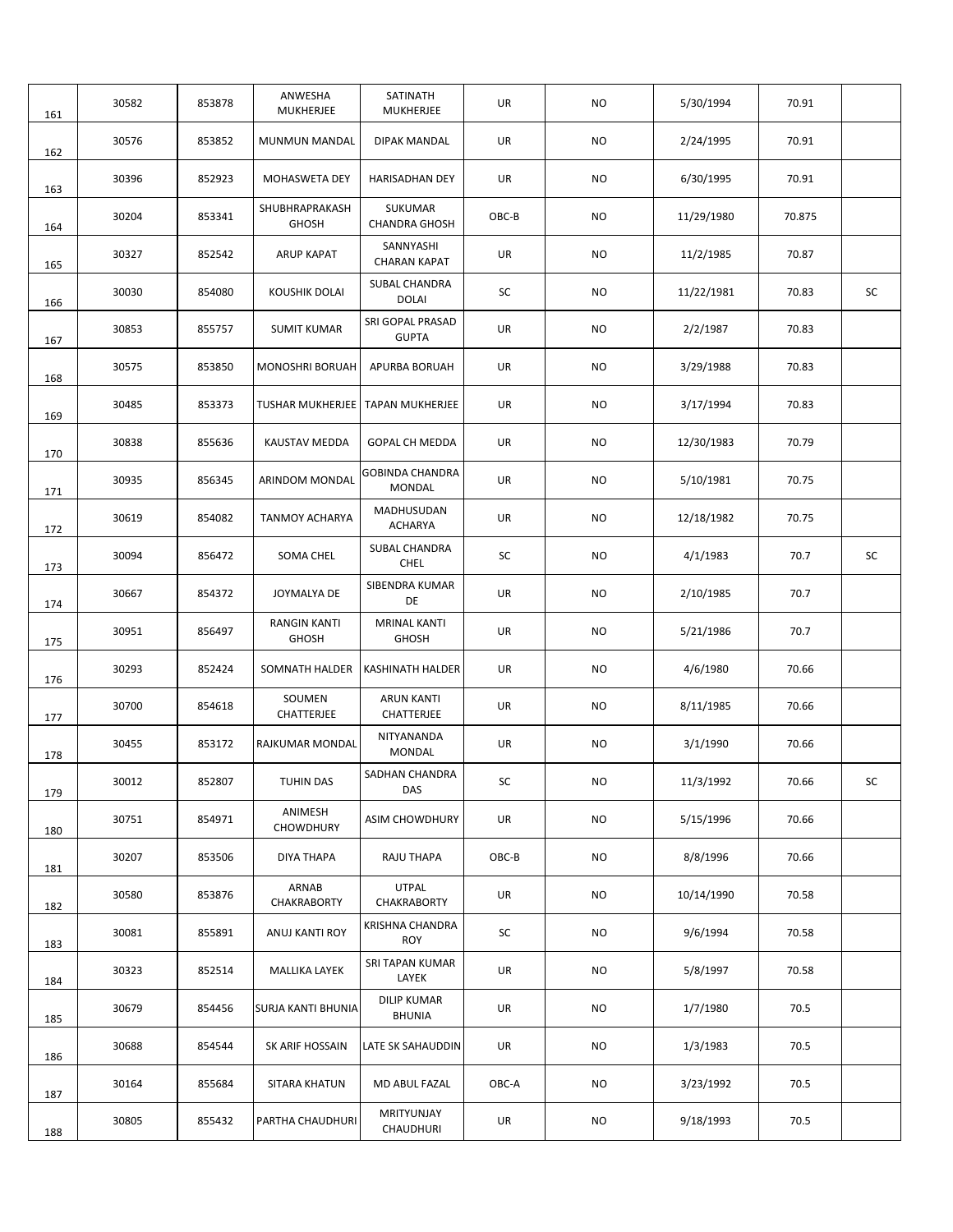| 189 | 30368 | 852747 | PAYEL BANERJEE                      | SUBHASISH<br><b>BANERJEE</b>        | UR        | NO.       | 5/6/1994   | 70.5  |  |
|-----|-------|--------|-------------------------------------|-------------------------------------|-----------|-----------|------------|-------|--|
| 190 | 30484 | 853367 | SRIJEETA BISWAS                     | <b>SUMOHAN BISWAS</b>               | UR        | NO.       | 7/30/1988  | 70.41 |  |
| 191 | 30520 | 853558 | <b>DIPTI RAI</b>                    | <b>BHIM RAJ RAI</b>                 | UR        | NO.       | 1/3/1990   | 70.41 |  |
| 192 | 30983 | 856729 | PROBIR KUMAR<br><b>DATTA</b>        | MR. PROSUN<br>KUMAR DATTA           | UR        | <b>NO</b> | 6/11/1994  | 70.41 |  |
| 193 | 30500 | 853451 | <b>TANU SINGH</b>                   | LATE<br>CHANDESHWAR<br>PRASAD SINGH | <b>UR</b> | NO.       | 8/8/1994   | 70.41 |  |
| 194 | 30744 | 854905 | ARUNIMA<br>BHATTACHERJEE            | AJIT KUMAR<br>BHATTACHERJEE         | UR        | <b>NO</b> | 8/7/1995   | 70.41 |  |
| 195 | 30021 | 853481 | <b>SUMAN SARKAR</b>                 | <b>BARUN KUMAR</b><br>SARKAR        | SC        | NO.       | 4/23/1983  | 70.33 |  |
| 196 | 30140 | 853763 | ABEDA SULTANA                       | ABED ALI<br><b>CHOUDHURY</b>        | OBC-A     | NO.       | 10/30/1991 | 70.33 |  |
| 197 | 30562 | 853751 | <b>RANU MUKHERJEE</b>               | HARENDRANATH<br><b>MUKHERJEE</b>    | UR        | <b>NO</b> | 1/7/1996   | 70.33 |  |
| 198 | 30447 | 853130 | <b>SWITI SEN</b>                    | <b>TAPASH SEN</b>                   | UR        | NO.       | 8/6/1996   | 70.33 |  |
| 199 | 30602 | 853992 | <b>SUMON KALYAN</b><br><b>DUTTA</b> | PIJUSH KANTI<br><b>DUTTA</b>        | UR        | <b>NO</b> | 11/23/1989 | 70.25 |  |
| 200 | 30704 | 854629 | <b>AVISHEK DUTTA</b>                | TARUN DUTTA                         | UR        | <b>NO</b> | 3/23/1990  | 70.25 |  |
| 201 | 30875 | 855895 | SOURISH<br>MUKHERJEE                | PULAK KUMAR<br>MUKHERJEE            | UR        | <b>NO</b> | 5/13/1985  | 70.2  |  |
| 202 | 30653 | 854276 | <b>SUBHAM BAKSI</b>                 | CHITTARANJAN<br><b>BAKSI</b>        | UR        | <b>NO</b> | 5/1/1987   | 70.2  |  |
| 203 | 30079 | 855791 | <b>DEBOJEET DAS</b>                 | LATE BHUBAN DAS                     | SC        | <b>NO</b> | 12/30/1985 | 70.16 |  |
| 204 | 30798 | 855375 | SAGNIK<br>BHATTACHARYA              | LATE NANDA DULAL<br>BHATTACHARYA    | UR        | <b>NO</b> | 8/4/1991   | 70.08 |  |
| 205 | 30931 | 856285 | <b>BRATATI DEY</b>                  | <b>SWAPAN KUMAR</b><br>DEY          | UR        | <b>NO</b> | 2/4/1994   | 70.08 |  |
| 206 | 30861 | 855806 | <b>SUGATO MAITY</b>                 | LATE DR. SUNETRA<br><b>MAITY</b>    | UR        | <b>NO</b> | 1/1/1995   | 70.08 |  |
| 207 | 30473 | 853318 | NIVEDITA RAKSHIT                    | PRANAB KUMAR<br>RAKSHIT             | UR        | <b>NO</b> | 1/25/1999  | 70.08 |  |
| 208 | 30656 | 854286 | AJOY JANA                           | KANAI LAL JANA                      | UR        | NO        | 10/17/1980 | 70    |  |
| 209 | 30215 | 853778 | REETUPARNA PAL                      | HARAN CHANDRA<br>PAL                | OBC-B     | NO        | 8/23/1991  | 70    |  |
| 210 | 30248 | 855117 | DEBKANTA<br>PRADHAN                 | RAJANI KANTA<br>PRADHAN             | OBC-B     | NO.       | 4/14/1992  | 70    |  |
| 211 | 30087 | 856157 | <b>TANMOY SAHA</b>                  | RAM RANJAN SAHA                     | SC        | NO.       | 1/12/1996  | 70    |  |
| 212 | 30961 | 856563 | <b>JOYDEEP</b><br>MUKHERJEE         | <b>HARIHAR</b><br>MUKHERJEE         | UR        | <b>NO</b> | 2/26/1985  | 69.95 |  |
| 213 | 30292 | 852420 | <b>AMIT MAITY</b>                   | DEBASISH MAITY                      | UR        | NO        | 6/7/1988   | 69.95 |  |
| 214 | 30822 | 855495 | <b>MANTU KUMAR</b>                  | <b>RAM SAKAL</b><br>MAHATO          | UR        | NO        | 2/2/1987   | 69.91 |  |
| 215 | 30342 | 852590 | SUDIPTA NEOGI                       | <b>SUBHAS NEOGI</b>                 | UR        | NO        | 8/27/1994  | 69.91 |  |
| 216 | 30625 | 854144 | MOULIMA PATRA                       | <b>JAYANTA PATRA</b>                | UR        | NO        | 7/30/1995  | 69.91 |  |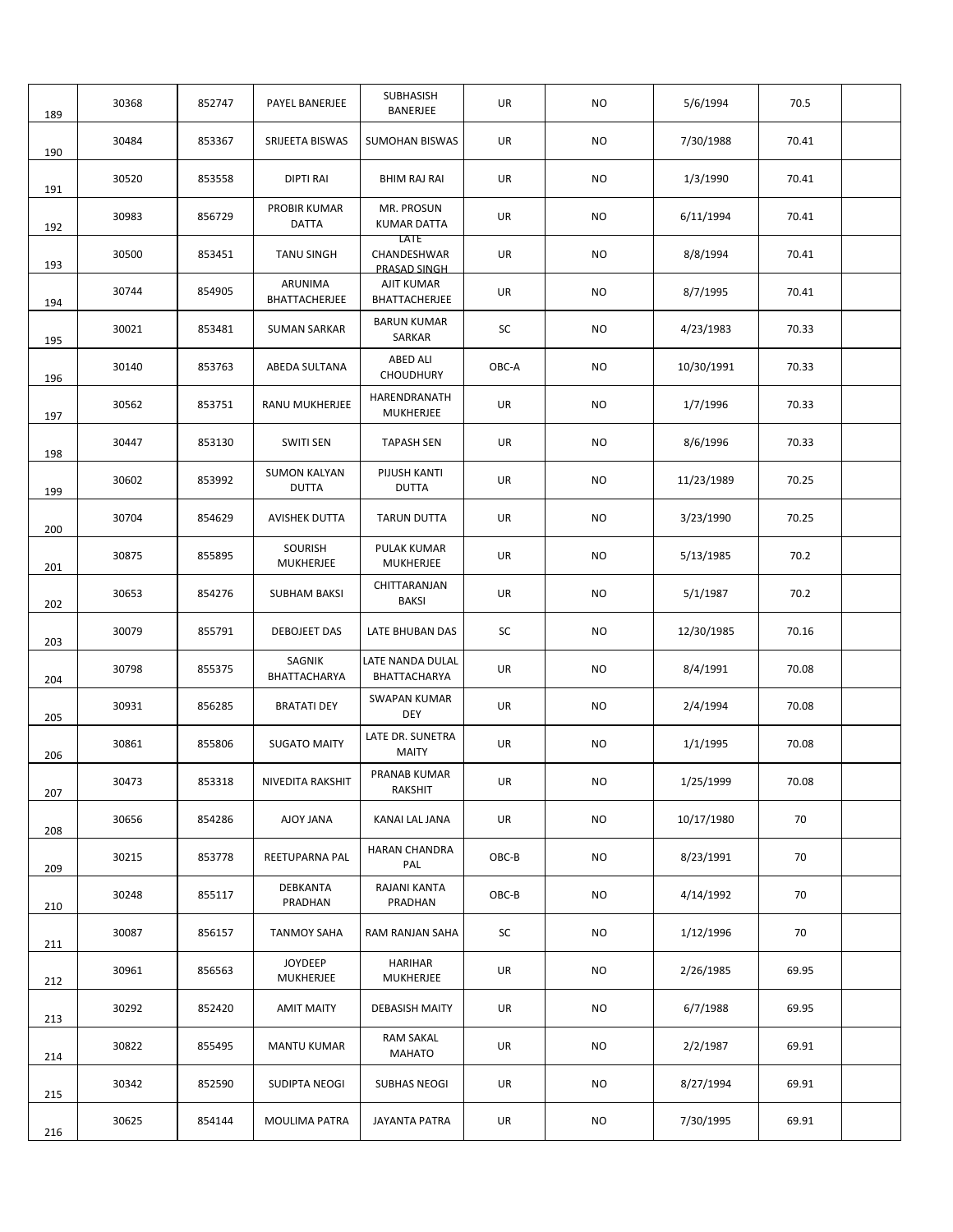| 217 | 30852 | 855752 | <b>ABHISHEK PATHAK</b>            | ATANU PATHAK                         | UR    | NO.       | 10/27/1995 | 69.91 |  |
|-----|-------|--------|-----------------------------------|--------------------------------------|-------|-----------|------------|-------|--|
| 218 | 30346 | 852600 | SOUMYAPRATIMBAS<br>AK             | DEBDAS BASAK                         | UR    | NO.       | 1/21/1986  | 69.87 |  |
| 219 | 30523 | 853573 | <b>CHANDAN MITRA</b>              | SATISH CHANDRA<br><b>MITRA</b>       | UR    | <b>NO</b> | 3/26/1987  | 69.83 |  |
| 220 | 30366 | 852732 | DIPAYAN MALLIK                    | HIMANSHU MALLIK                      | UR    | NO.       | 4/23/1988  | 69.83 |  |
| 221 | 30273 | 856406 | <b>FAIYAZ KHAN</b>                | ABDUL KALIM KHAN                     | OBC-B | NO.       | 9/22/1990  | 69.83 |  |
| 222 | 30789 | 855307 | H M RAMIJ                         | <b>MODASSAIR</b><br><b>HOSSAIN</b>   | UR    | NO.       | 9/22/1990  | 69.83 |  |
| 223 | 30270 | 856078 | <b>KANIKA LAHA</b>                | LATE TAPAS LAHA                      | OBC-B | NO        | 12/9/1995  | 69.83 |  |
| 224 | 30948 | 856473 | <b>SOUVIK SHEET</b>               | <b>SAMAR SHEET</b>                   | UR    | NO.       | 3/26/1997  | 69.83 |  |
| 225 | 30370 | 852750 | SUBHADEEP ROY<br><b>CHOUDHURY</b> | LATE SHYAMAL ROY<br><b>CHOUDHURY</b> | UR    | NO.       | 6/24/1983  | 69.79 |  |
| 226 | 30769 | 855151 | ARGHYA DE                         | SIBNATH DE                           | UR    | <b>NO</b> | 4/18/1984  | 69.79 |  |
| 227 | 30340 | 852578 | ANIRBAN GOSWAMI                   | ANIL KUMAR<br>GOSWAMI                | UR    | NO.       | 4/1/1987   | 69.79 |  |
| 228 | 30037 | 854257 | <b>ANINDITA BISWAS</b>            | KALI PRASANNA<br><b>BISWAS</b>       | SC    | NO.       | 6/12/1975  | 69.75 |  |
| 229 | 30831 | 855570 | SUSHOVAN DUTTA                    | DEBABRATA DUTTA                      | UR    | <b>NO</b> | 9/5/1985   | 69.75 |  |
| 230 | 30728 | 854797 | SOURAV DAS                        | <b>SWAPAN KUMAR</b><br>DAS           | UR    | NO.       | 2/26/1993  | 69.75 |  |
| 231 | 30747 | 854927 | APARNA GORAI                      | ASIT KR GORAI                        | UR    | NO.       | 1/15/1994  | 69.75 |  |
| 232 | 30911 | 856153 | GOUTAM<br>CHAKRABORTY             | LATE GOURA PADA<br>CHAKRABORTY       | UR    | NO.       | 4/23/1982  | 69.7  |  |
| 233 | 30149 | 854142 | <b>SK MAKBUL</b><br>AHAMMAD       | SK BORHAN ALI                        | OBC-A | NO.       | 1/2/1984   | 69.7  |  |
| 234 | 30341 | 852579 | SUBHAJIT<br>CHAKRABORTY           | <b>AJOY KUMAR</b><br>CHAKRABORTY     | UR    | NO.       | 6/30/1986  | 69.7  |  |
| 235 | 30989 | 856790 | SUTANU SASMAL                     | <b>SUBHAS CHANDRA</b><br>SASMAL      | UR    | <b>NO</b> | 5/9/1982   | 69.66 |  |
| 236 | 30695 | 854588 | POOJA TIWARI                      | S N TIWARI                           | UR    | NO        | 5/16/1987  | 69.66 |  |
| 237 | 30205 | 853371 | JOYDEB GHOSH                      | NARAYAN<br><b>CHANDRA GHOSH</b>      | OBC-B | NO        | 12/1/1987  | 69.66 |  |
| 238 | 30317 | 852496 | RAJASHREE BARMAN                  | SAGAR NATH<br>BARMAN                 | UR    | <b>NO</b> | 2/14/1993  | 69.66 |  |
| 239 | 30018 | 853156 | <b>BANANI BOSE</b>                | KSHITISH CHANDRA<br><b>BOSE</b>      | SC    | <b>NO</b> | 10/11/1982 | 69.58 |  |
| 240 | 30844 | 855696 | SUDIPTA BANERJEE                  | SATYEN BANERJEE                      | UR    | NO.       | 2/2/1989   | 69.58 |  |
| 241 | 30605 | 854013 | PROTOSH ROY                       | DIPAK ROY                            | UR    | NO        | 5/12/1991  | 69.58 |  |
| 242 | 30639 | 854219 | <b>RUBEL</b><br>CHAKRABORTY       | SURANJAN<br><b>CHAKRABORTY</b>       | UR    | NO        | 7/11/1991  | 69.58 |  |
| 243 | 30330 | 852550 | PROLOY PANDIT                     | PARESH NATH<br>PANDIT                | UR    | NO        | 11/1/1993  | 69.58 |  |
| 244 | 30626 | 854145 | SAMIK<br>MUKHOPADHYAY             | <b>BISWAJIT</b><br>MUKHOPADHYAY      | UR    | NO        | 8/5/1994   | 69.58 |  |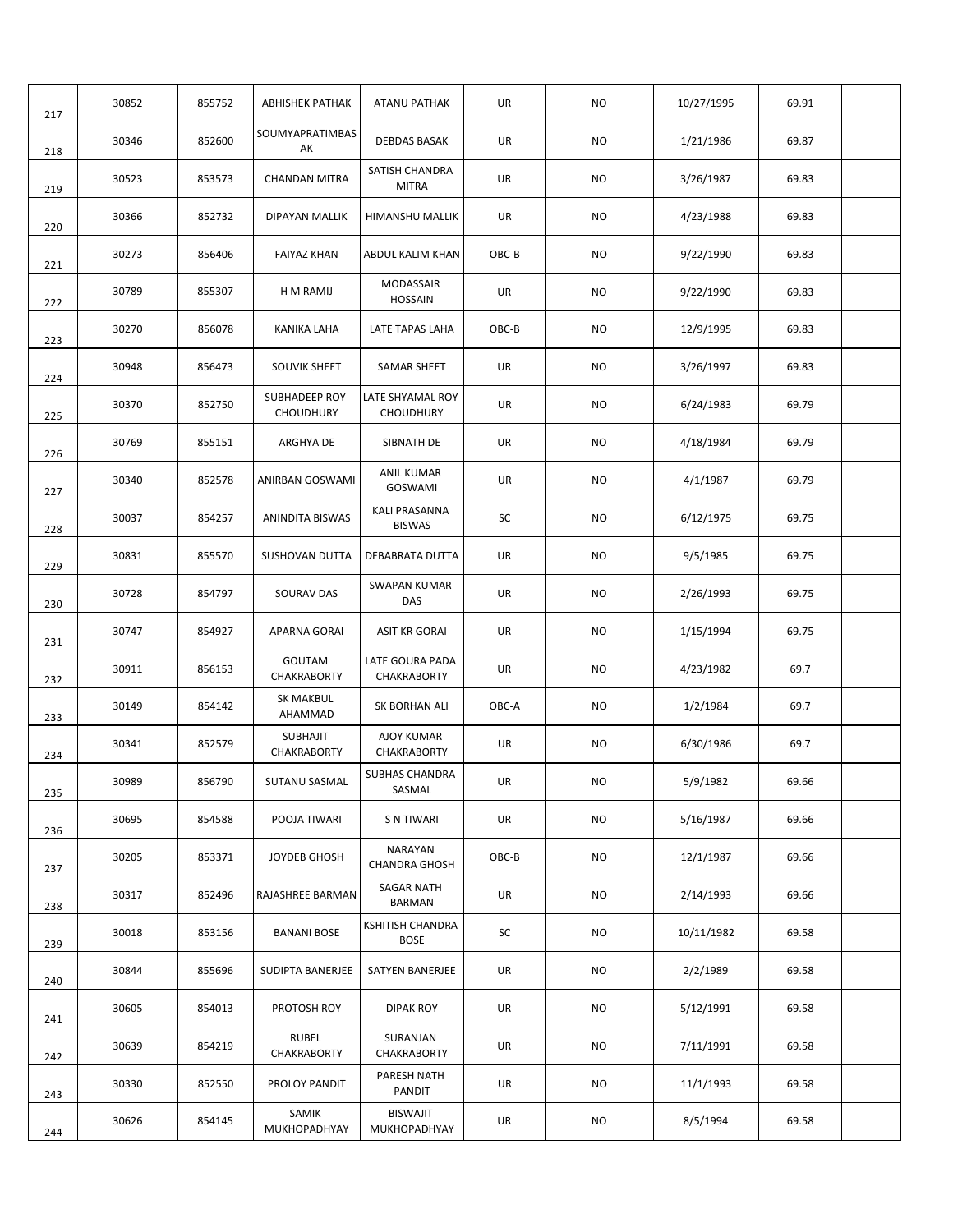| 245 | 30745 | 854916 | PRITY PRIYA                    | PRABHAT CHANDRA<br>SAH             | UR        | <b>NO</b> | 12/31/1995 | 69.58  |  |
|-----|-------|--------|--------------------------------|------------------------------------|-----------|-----------|------------|--------|--|
| 246 | 30360 | 852692 | DIP GHOSH                      | DINABANDHU<br><b>GHOSH</b>         | UR        | NO.       | 9/17/1997  | 69.58  |  |
| 247 | 30405 | 852948 | <b>TANIMA</b><br>BHATTACHARYYA | <b>BISWAJIT</b><br>BHATTACHARYYA   | UR        | NO.       | 6/29/1991  | 69.5   |  |
| 248 | 30316 | 852495 | <b>BABY KUMARI</b>             | <b>GANGA SAGAR</b><br>CHOUDHARY    | UR        | NO.       | 10/20/1991 | 69.5   |  |
| 249 | 30441 | 853110 | SAYAK<br>PALCHOWDHURY          | KANURANJAN<br>PALCHOWDHURY         | <b>UR</b> | NO.       | 12/7/1993  | 69.5   |  |
| 250 | 30288 | 852397 | SHARMENDRA<br><b>KUMAR ROY</b> | <b>VIDYA ROY</b>                   | UR        | NO.       | 6/10/1986  | 69.41  |  |
| 251 | 30664 | 854358 | <b>MAMATA MANDAL</b>           | <b>KARTICK MANDAL</b>              | UR        | NO.       | 4/25/1998  | 69.41  |  |
| 252 | 30122 | 852516 | MOINUL HASAN<br><b>BISWAS</b>  | MIJARUL BISWAS                     | OBC-A     | NO.       | 7/19/1998  | 69.41  |  |
| 253 | 30237 | 854692 | <b>BIPLAB GARAI</b>            | <b>GORA CHAND GARAI</b>            | OBC-B     | NO.       | 11/21/1982 | 69.375 |  |
| 254 | 31029 | 857348 | POLY MUKHERJEE                 | SANTI KUMAR<br><b>NANDI</b>        | UR        | NO.       | 1/15/1985  | 69.37  |  |
| 255 | 30197 | 852999 | PULAK KUMAR SAHU               | LATE PRAFULLA<br><b>KUMAR SAHU</b> | OBC-B     | NO        | 5/28/1988  | 69.37  |  |
| 256 | 30900 | 856065 | DIBYADEEP<br>CHATTERJEE        | ALOK KUMAR<br>CHATTERJEE           | UR        | NO        | 7/30/1988  | 69.33  |  |
| 257 | 30277 | 856618 | <b>SUPRIYO BANGAL</b>          | KASHINATH BANGAL                   | OBC-B     | NO.       | 3/20/1992  | 69.33  |  |
| 258 | 31003 | 857028 | <b>SUMMI SHREE</b>             | <b>INDRA SHKHAR</b><br><b>KARN</b> | UR        | <b>NO</b> | 2/15/1995  | 69.33  |  |
| 259 | 30353 | 852624 | ARINDAM NAYEK                  | PULIN CHANDRA<br><b>NAYEK</b>      | UR        | NO.       | 11/25/1984 | 69.29  |  |
| 260 | 30894 | 856038 | KRISHNENDU<br><b>MAHAPATRA</b> | <b>BHUDHAR</b><br><b>MAHAPATRA</b> | UR        | NO.       | 7/1/1981   | 69.25  |  |
| 261 | 30432 | 853065 | <b>MANISHA PAUL</b>            | <b>MANORANJAN PAUL</b>             | UR        | NO.       | 3/2/1995   | 69.25  |  |
| 262 | 30778 | 855219 | <b>SOURAV PATRA</b>            | <b>AMIT PATRA</b>                  | UR        | NO.       | 4/24/1997  | 69.25  |  |
| 263 | 30200 | 853185 | SAMIK KUMAR DAS                | JAGABANDHU DAS                     | $OBC-B$   | <b>NO</b> | 2/8/1987   | 69.16  |  |
| 264 | 30167 | 856251 | MD MASUM<br>SIDDIQUI           | LATE MD<br>ABUBAKKAR               | OBC-A     | <b>NO</b> | 1/26/1988  | 69.16  |  |
| 265 | 30506 | 853490 | SHARMISTHA GHOSH               | <b>TAPAS KUMAR</b><br>GANGULY      | UR        | NO.       | 10/11/1991 | 69.16  |  |
| 266 | 30509 | 853500 | SWARNALI SAHA                  | MANIK LAL SAHA                     | UR        | NO.       | 4/25/1993  | 69.16  |  |
| 267 | 30303 | 852456 | SANJUKTA PAL                   | SIBRAM PAL                         | UR        | NO.       | 6/25/1993  | 69.16  |  |
| 268 | 30555 | 853712 | TARASHANKAR LAIK               | NIRANJAN LAIK                      | UR        | NO        | 7/15/1993  | 69.16  |  |
| 269 | 30923 | 856242 | SUBHABRATA<br><b>BISWAS</b>    | NARAYAN<br><b>CHANDRA BISWAS</b>   | UR        | NO        | 1/1/1984   | 69.12  |  |
| 270 | 30880 | 855943 | <b>ATANU ROY</b>               | ASHIM KUMAR ROY                    | UR        | NO        | 7/6/1986   | 69.08  |  |
| 271 | 30389 | 852868 | RAVI SHANKAR<br><b>KUMAR</b>   | RAMJEE PRASAD                      | UR        | NO.       | 10/20/1988 | 69.08  |  |
| 272 | 30912 | 856161 | RANADEB MALLICK                | <b>BUDDHADEB</b><br>MALLICK        | UR        | NO        | 2/1/1992   | 69.08  |  |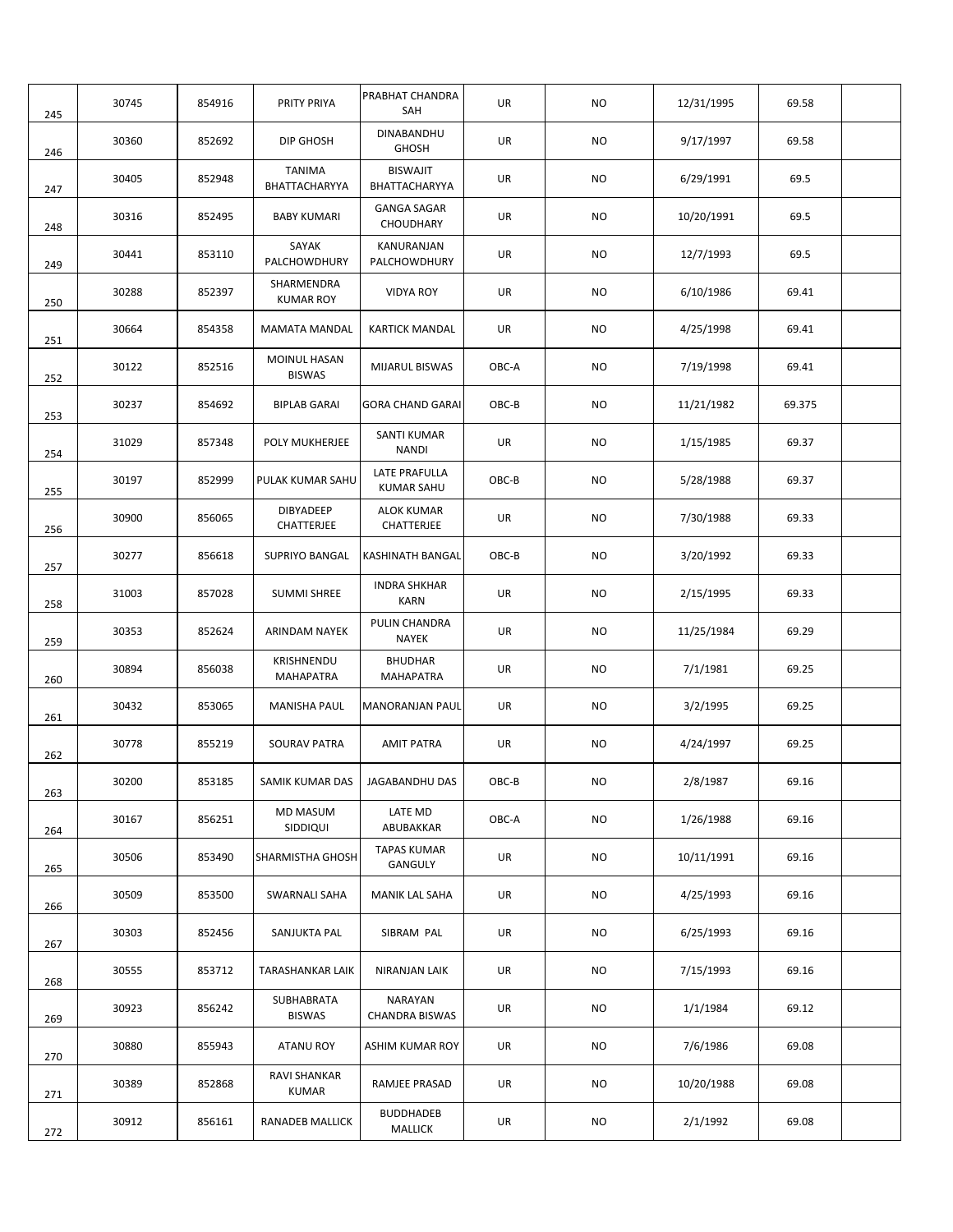| 273 | 30897 | 856055 | SUBHABRATA<br>SAMANTA          | <b>FALGUNI SAMANTA</b>              | UR        | NO.       | 11/2/1994  | 69.08 |  |
|-----|-------|--------|--------------------------------|-------------------------------------|-----------|-----------|------------|-------|--|
| 274 | 31041 | 857568 | ARJUN BERA                     | <b>RAMKRISHNA BERA</b>              | UR        | NO.       | 10/16/1995 | 69.08 |  |
| 275 | 30257 | 855609 | TUHIN SUBHRA<br>KARMAKAR       | <b>ASOKE KARKAKAR</b>               | OBC-B     | NO.       | 5/1/1983   | 69.04 |  |
| 276 | 30701 | 854620 | <b>GOURAB DHAR</b>             | <b>DIPAK DHAR</b>                   | UR        | NO.       | 4/4/1986   | 69.04 |  |
| 277 | 30990 | 856851 | AMIT KUMAR SINHA<br><b>ROY</b> | <b>MALAY KR SINHA</b><br><b>ROY</b> | UR        | NO        | 1/2/1981   | 69    |  |
| 278 | 31009 | 857119 | DRIMIT MAJUMDER                | DULAL CHANDRA<br>MAJUMDER           | UR        | NO        | 3/4/1990   | 69    |  |
| 279 | 30290 | 852407 | TUHIN DAS                      | NIMAI CHANDRA<br>DAS                | UR        | NO.       | 4/10/1994  | 69    |  |
| 280 | 30545 | 853664 | KAMALIKA<br>BHATTACHARJEE      | <b>TARYN KUMAR</b><br>BHATTACHARJEE | UR        | NO        | 8/23/1995  | 69    |  |
| 281 | 30713 | 854713 | NABAKUMAR ADAK                 | PABITRA ADAK                        | UR        | NO.       | 1/5/1999   | 69    |  |
| 282 | 30541 | 853658 | <b>RISHI DAS</b>               | DILIP KUMAR DAS                     | UR        | NO.       | 11/24/1985 | 68.95 |  |
| 283 | 30026 | 853782 | SATYAJIT MONDAL                | AJIT KUMAR<br>MONDAL                | SC        | NO.       | 9/17/1982  | 68.91 |  |
| 284 | 30308 | 852473 | SAMORESH JANA                  | <b>BISWANATH JANA</b>               | UR        | NO.       | 1/8/1990   | 68.91 |  |
| 285 | 30839 | 855649 | <b>TENY TOURMALINE</b>         | LAL BAHADUR<br><b>SINGH</b>         | UR        | NO        | 7/25/1992  | 68.91 |  |
| 286 | 30710 | 854679 | <b>KUNTAL ATTA</b>             | NANDA DULAL ATTA                    | UR        | NO.       | 3/9/1981   | 68.87 |  |
| 287 | 30286 | 852391 | <b>ABIR CHAKRABORTY</b>        | PRANAB<br>CHAKRABORTY               | UR        | NO.       | 5/1/1984   | 68.87 |  |
| 288 | 31004 | 857045 | <b>DILIP GHOSH</b>             | SANKAR KR. GHOSH                    | UR        | NO.       | 5/6/1984   | 68.87 |  |
| 289 | 30954 | 856502 | ARNAB BANERJEE                 | SUBHAS BANERJEE                     | UR        | NO.       | 2/28/1988  | 68.87 |  |
| 290 | 30185 | 852501 | <b>SOURAV MARICK</b>           | PROVASH MARICK                      | OBC-B     | NO.       | 12/26/1980 | 68.83 |  |
| 291 | 30383 | 852812 | SAURAV PAUL                    | LATE AMAL<br><b>CHANDRA PAUL</b>    | <b>UR</b> | NO        | 4/7/1985   | 68.83 |  |
| 292 | 30275 | 856561 | SHUBHAJIT GHOSH                | SHYAMAL<br><b>CHANDRA GHOSH</b>     | OBC-B     | <b>NO</b> | 11/11/1990 | 68.83 |  |
| 293 | 30676 | 854421 | SOUVIK KAYAL                   | AJOY KUMAR KAYAL                    | UR        | NO        | 8/20/1994  | 68.83 |  |
| 294 | 30103 | 856711 | <b>BAPAN ROY</b>               | <b>BALARAM ROY</b>                  | SC        | <b>NO</b> | 9/7/1997   | 68.83 |  |
| 295 | 30734 | 854830 | ABHIJIT KUNDU                  | <b>ASHOK KUMAR</b><br>KUNDU         | UR        | NO        | 2/1/1982   | 68.79 |  |
| 296 | 30434 | 853074 | <b>TANMOY RIT</b>              | SUDEB KUMAR RIT                     | UR        | NO.       | 2/12/1982  | 68.79 |  |
| 297 | 30907 | 856118 | AJEET KUMAR<br><b>TIWARI</b>   | SHRI LALAMANI<br>TIWARI             | UR        | YES       | 12/29/1986 | 68.79 |  |
| 298 | 30589 | 853919 | <b>SUGATA SARKAR</b>           | <b>DEBNATH SARKAR</b>               | UR        | NO        | 4/27/1985  | 68.75 |  |
| 299 | 30869 | 855846 | SUMALYA SAHA                   | LATE SUDHIR<br>CHANDRA SAHA         | UR        | NO        | 7/24/1986  | 68.75 |  |
| 300 | 30542 | 853660 | AFZAL ZAMIR LARI               | ZAMIRUL HAQUE<br>LARI               | UR        | NO        | 11/6/1995  | 68.75 |  |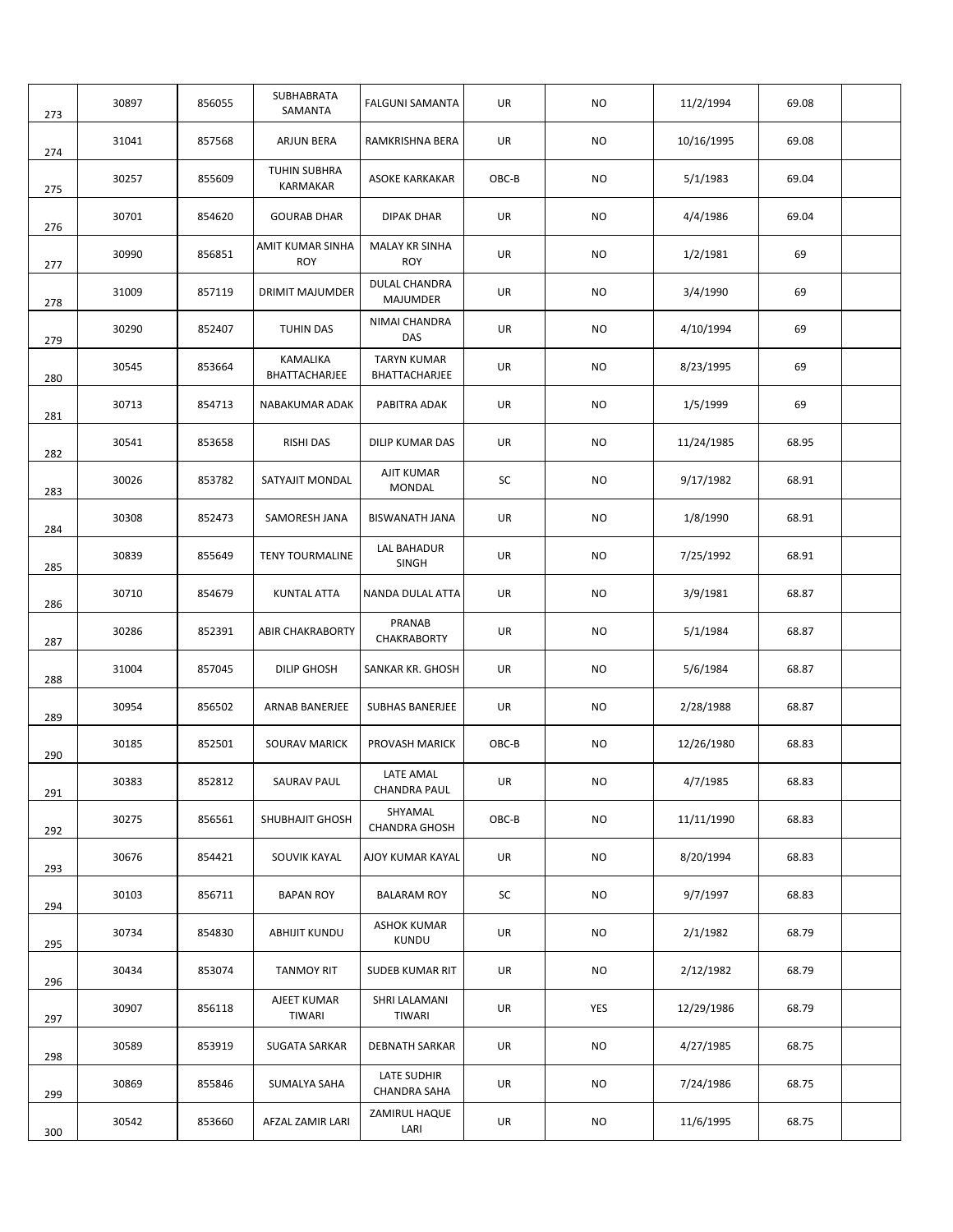| 301 | 30706 | 854645 | <b>DIPAN BARUI</b>            | AJIT KUMAR BARUI                     | UR    | <b>NO</b> | 3/25/1996  | 68.75 |  |
|-----|-------|--------|-------------------------------|--------------------------------------|-------|-----------|------------|-------|--|
| 302 | 30645 | 854233 | <b>ARIJIT MITRA</b>           | DEBRANJAN MITRA                      | UR    | <b>NO</b> | 5/3/1986   | 68.7  |  |
| 303 | 30126 | 852978 | AWESH REZA                    | <b>MOHSIN GAIUR</b>                  | OBC-A | <b>NO</b> | 5/1/1987   | 68.66 |  |
| 304 | 30351 | 852612 | RITUPARNA DAS                 | VIVEKANANDA DAS                      | UR    | NO.       | 6/8/1991   | 68.66 |  |
| 305 | 30889 | 856023 | PRIYANKA SHARMA               | <b>MUNNA SHARMA</b>                  | UR    | <b>NO</b> | 9/14/1993  | 68.66 |  |
| 306 | 30004 | 852513 | ANJAN KUMAR ROY               | ARJUN KUMAR ROY                      | SC    | <b>NO</b> | 10/21/1994 | 68.66 |  |
| 307 | 30387 | 852854 | <b>SUDIPTA BISWAS</b>         | <b>SWAPAN KUMAR</b><br><b>BISWAS</b> | UR    | NO.       | 9/23/1996  | 68.66 |  |
| 308 | 30937 | 856357 | SANTOSH KUMAR<br><b>HAZRA</b> | <b>BUDDHADEV HAZRA</b>               | UR    | <b>NO</b> | 7/18/1980  | 68.58 |  |
| 309 | 30403 | 852944 | SHANTANU<br><b>MAHAPATRA</b>  | SUKUMAR<br><b>MAHAPATRA</b>          | UR    | <b>NO</b> | 11/8/1987  | 68.54 |  |
| 310 | 31027 | 857334 | APARUPA DATTA                 | PRADOSH KUMAR<br>DATTA               | UR    | <b>NO</b> | 4/13/1988  | 68.54 |  |
| 311 | 30677 | 854447 | <b>MOUSHUMI BERA</b>          | <b>ANIL BERA</b>                     | UR    | <b>NO</b> | 5/10/1991  | 68.5  |  |
| 312 | 30143 | 853849 | SANDIP KUMAR<br><b>BERA</b>   | JITENDRA NATH<br><b>BERA</b>         | OBC-A | <b>NO</b> | 5/12/1986  | 68.45 |  |
| 313 | 30611 | 854046 | SUBHASISH ADAK                | PANCHU CHARAN<br>ADAK                | UR    | <b>NO</b> | 2/10/1988  | 68.45 |  |
| 314 | 30803 | 855410 | SUDIPTO JOARDER               | <b>SUNIL JOARDER</b>                 | UR    | <b>NO</b> | 1/24/1981  | 68.41 |  |
| 315 | 30715 | 854717 | <b>MALAY SAMANTA</b>          | <b>MANAS SAMANTA</b>                 | UR    | <b>NO</b> | 4/4/1982   | 68.41 |  |
| 316 | 30282 | 857461 | SOMNATH RANA                  | SASANKA SEKHAR<br>RANA               | OBC-B | <b>NO</b> | 4/22/1984  | 68.41 |  |
| 317 | 30860 | 855798 | <b>SUMAN SINGHA</b>           | DILIP SINGHA                         | UR    | <b>NO</b> | 11/12/1984 | 68.41 |  |
| 318 | 30302 | 852454 | <b>BED VIKASH RANJAN</b>      | <b>UMESH KUMAR</b>                   | UR    | NO.       | 1/15/1988  | 68.41 |  |
| 319 | 30607 | 854027 | <b>ARNAB PAN</b>              | ACHINTYA KUMAR<br>PAN                | UR    | <b>NO</b> | 12/6/1994  | 68.41 |  |
| 320 | 30381 | 852806 | PAYEL DAS                     | PRABIR DAS                           | UR    | <b>NO</b> | 9/27/1996  | 68.41 |  |
| 321 | 30731 | 854815 | <b>ISHITRI ROUT</b>           | SANAT KR ROUT                        | UR    | NO        | 8/22/1984  | 68.37 |  |
| 322 | 30429 | 853045 | SHARMISTHA MAITY              | <b>CHANDAN MAITY</b>                 | UR    | NO.       | 4/12/1986  | 68.33 |  |
| 323 | 31001 | 856940 | PRANOTI DUTTA                 | ASTO GOPAL DUTTA                     | UR    | NO.       | 8/27/1991  | 68.33 |  |
| 324 | 30946 | 856452 | MANISHA DAS                   | <b>MRIDUL DAS</b>                    | UR    | NO.       | 5/14/1996  | 68.33 |  |
| 325 | 30284 | 852388 | <b>VED PRAKASH</b>            | KAUSHAL KUMAR<br>CHOUDHARY           | UR    | NO        | 1/5/1989   | 68.25 |  |
| 326 | 30998 | 856914 | <b>MAZED KHAN</b>             | SAJAHAN KHAN                         | UR    | NO        | 8/5/1993   | 68.25 |  |
| 327 | 30128 | 853044 | SARAPHAT HOSSEN<br>MOLLA      | <b>JAKIR HOSSEN</b><br>MOLLA         | OBC-A | NO        | 5/29/1995  | 68.25 |  |
| 328 | 30258 | 855646 | <b>ANUKUL DAS</b>             | LATE RENU PRASAD<br>DAS              | OBC-B | NO        | 1/1/1983   | 68.2  |  |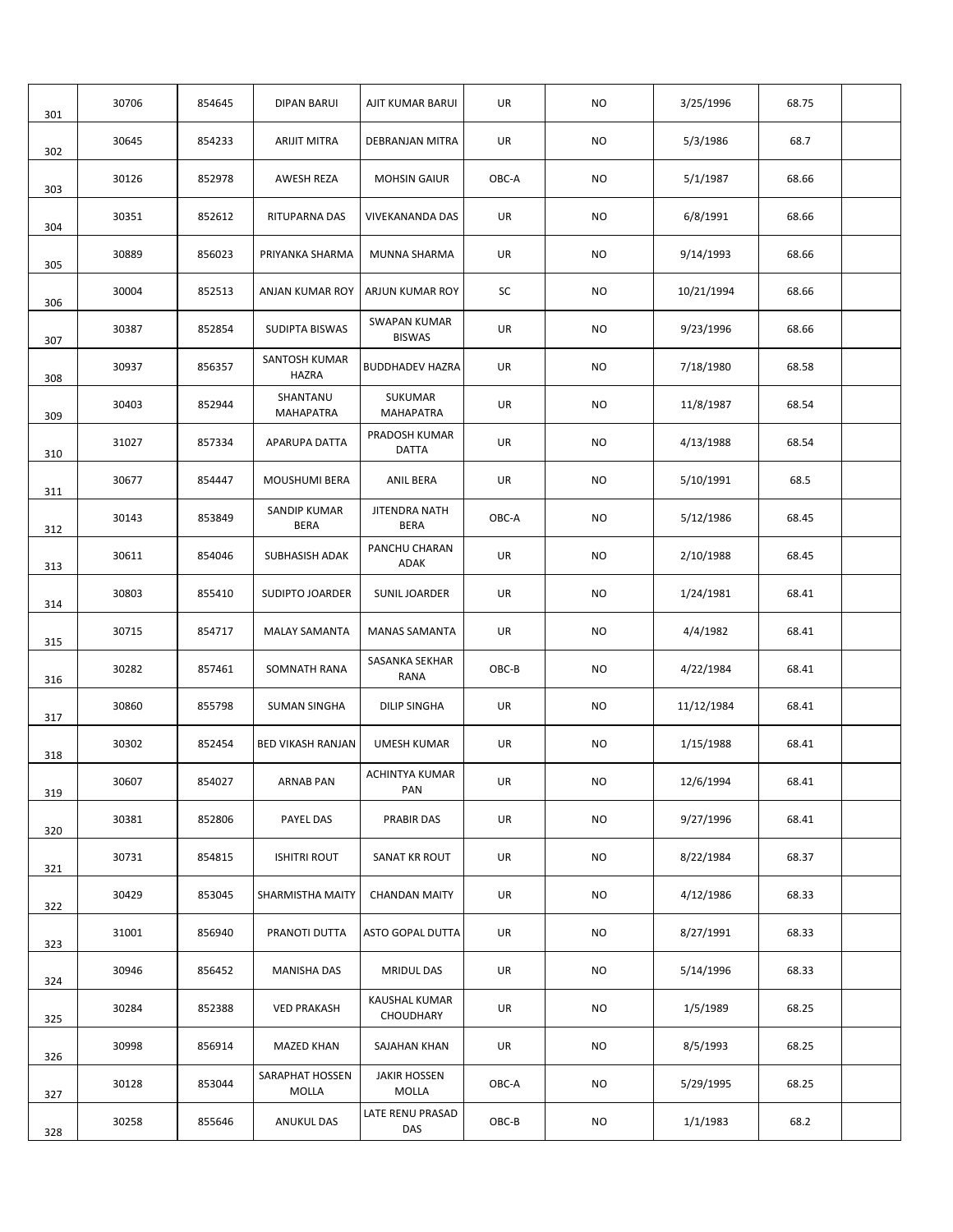| 329 | 30203 | 853280 | AJOY SAMANTA                    | LATE<br>RABINDRANATH<br>SAMANTA     | OBC-B | <b>NO</b> | 6/16/1985  | 68.16 |  |
|-----|-------|--------|---------------------------------|-------------------------------------|-------|-----------|------------|-------|--|
| 330 | 30646 | 854240 | <b>DIPEN SHARMA</b>             | <b>DHAN PRASAD</b><br>SHARMA        | UR    | <b>NO</b> | 12/19/1986 | 68.16 |  |
| 331 | 30343 | 852591 | <b>BARNITA DEB</b>              | <b>SWAPAN KUMAR</b><br>DEB          | UR    | <b>NO</b> | 2/14/1987  | 68.16 |  |
| 332 | 30349 | 852610 | SUBHADIP PAUL                   | DHANANJOY PAUL                      | UR    | <b>NO</b> | 7/3/1992   | 68.16 |  |
| 333 | 30827 | 855513 | <b>SANJOY MALLICK</b>           | <b>DILIP MALLICK</b>                | UR    | <b>NO</b> | 4/27/1986  | 68.12 |  |
| 334 | 30161 | 855472 | MD BARKATULLA<br><b>MALLICK</b> | MD ISMILE MALLICK                   | OBC-A | <b>NO</b> | 2/28/1989  | 68.12 |  |
| 335 | 30652 | 854270 | SANGEETA BANK                   | <b>AJOY KUMAR BANK</b>              | UR    | <b>NO</b> | 10/31/1981 | 68.08 |  |
| 336 | 30896 | 856052 | RAJIB DUTTA                     | <b>MANIK DUTTA</b>                  | UR    | <b>NO</b> | 11/23/1984 | 68.08 |  |
| 337 | 30771 | 855161 | <b>SUJATA DEB ROY</b>           | NANI GOPAL DEB<br><b>ROY</b>        | UR    | <b>NO</b> | 4/17/1993  | 68.08 |  |
| 338 | 30449 | 853134 | RAJNEE MISHRA                   | MR. JAI GOPAL<br><b>MISHRA</b>      | UR    | <b>NO</b> | 8/17/1993  | 68.08 |  |
| 339 | 30640 | 854222 | SHABNAAZ AHMED                  | SHANOWAZ AHMED                      | UR    | <b>NO</b> | 12/27/1994 | 68.08 |  |
| 340 | 30859 | 855797 | RINKI CHANDA                    | <b>LATE</b><br>MADHUSUDAN<br>CHANDA | UR    | <b>NO</b> | 1/13/1995  | 68.08 |  |
| 341 | 30256 | 855584 | ARNAB BEJ                       | HARADHAN BEJ                        | OBC-B | <b>NO</b> | 8/13/1988  | 68.04 |  |
| 342 | 30792 | 855325 | <b>KOUSIK MAITY</b>             | <b>HARADHAN MAITY</b>               | UR    | <b>NO</b> | 2/1/1989   | 68.04 |  |
| 343 | 30567 | 853812 | <b>DEBOJYOTI</b><br>BANERJEE    | SANKAR BANERJEE                     | UR    | <b>NO</b> | 2/1/1992   | 68    |  |
| 344 | 30532 | 853619 | AMINA KHATUN                    | MIRJA ASAHAQUE<br>ALI               | UR    | <b>NO</b> | 4/2/1994   | 68    |  |
| 345 | 30253 | 855417 | SABYASACHI BASAK                | SANATAN KUMAR<br><b>BASAK</b>       | OBC-B | <b>NO</b> | 4/5/1995   | 68    |  |
| 346 | 30225 | 854053 | ANIRBAN KAPRI                   | <b>NISHIT KAPRI</b>                 | OBC-B | NO.       | 12/5/1995  | 68    |  |
| 347 | 30553 | 853705 | MAINAK JANA                     | <b>MADAN CHANDRA</b><br>JANA        | UR    | <b>NO</b> | 7/15/1985  | 67.95 |  |
| 348 | 30182 | 852486 | MADHUSUDAN<br><b>GHOSH</b>      | SOMENATH GHOSH                      | OBC-B | <b>NO</b> | 5/1/1987   | 67.95 |  |
| 349 | 30040 | 854300 | BIKRAMADITYA<br><b>DOLAI</b>    | HARIPADA DOLAI                      | SC    | <b>NO</b> | 1/6/1991   | 67.91 |  |
| 350 | 30620 | 854119 | AYAN SAMANTA                    | <b>ASOK KUMAR</b><br>SAMANTA        | UR    | <b>NO</b> | 5/29/1988  | 67.87 |  |
| 351 | 30127 | 853012 | SK MOHAMMAD<br>AMIN BUX         | SK ISMAIL BUX                       | OBC-A | NO        | 2/9/1987   | 67.83 |  |
| 352 | 30001 | 852386 | PAPIYA SARKAR                   | HEMANTA SARKAR                      | SC    | NO        | 8/9/1993   | 67.83 |  |
| 353 | 30076 | 855647 | RAHUL MAJUMDER                  | <b>BINOY MAJUMDER</b>               | SC    | NO        | 8/16/1990  | 67.75 |  |
| 354 | 30022 | 853486 | <b>SWARUP NASKAR</b>            | <b>BIKASH NASKAR</b>                | SC    | NO        | 4/1/1992   | 67.75 |  |
| 355 | 30690 | 854552 | AVINASH SHAW                    | ARUN KUMAR<br>SHAW                  | UR    | NO        | 11/27/1993 | 67.75 |  |
| 356 | 30899 | 856062 |                                 | DEBARATI GOSWAMI BISWAJIT GOSWAMI   | UR    | NO        | 12/10/1994 | 67.75 |  |
|     |       |        |                                 |                                     |       |           |            |       |  |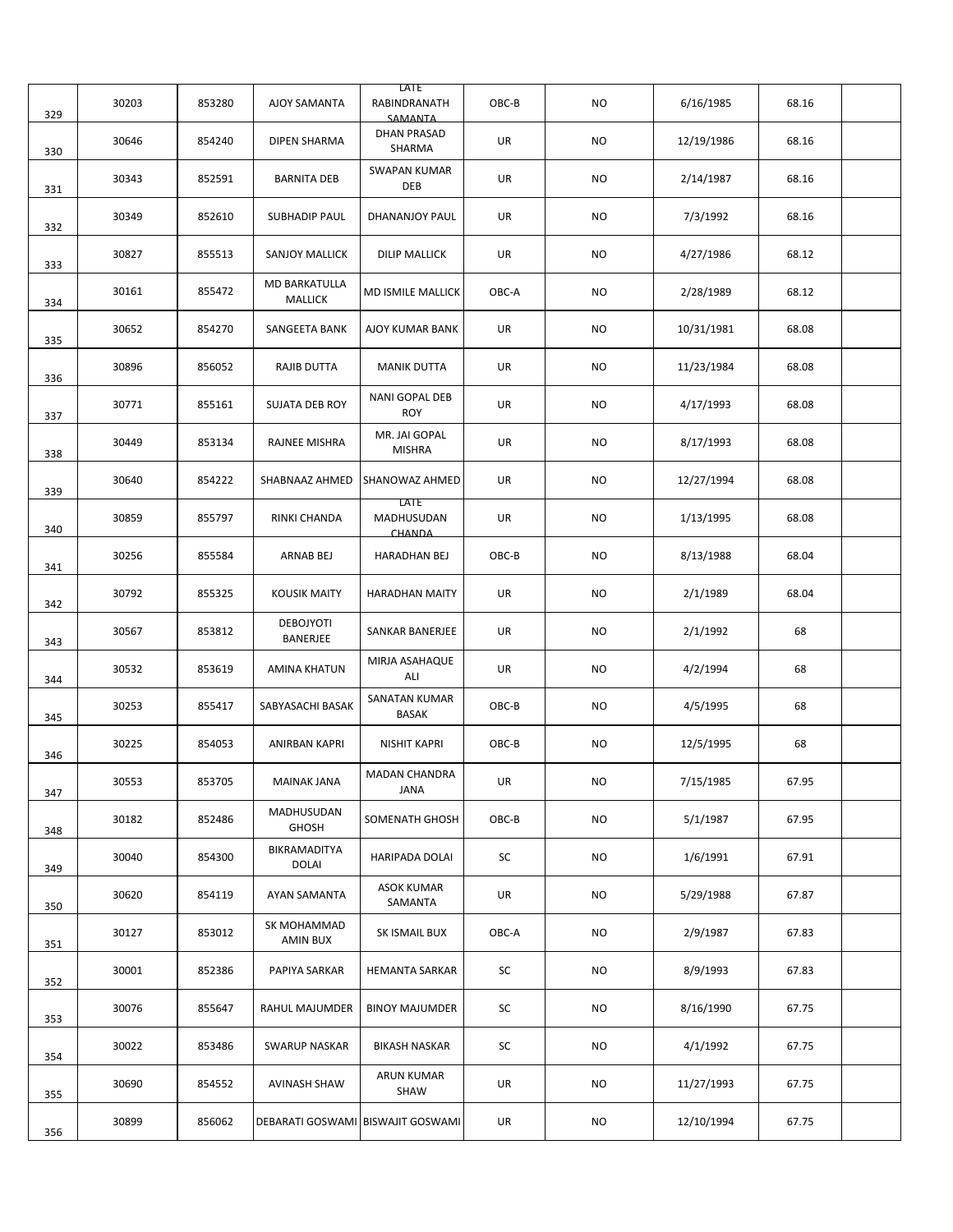| 30409 | 852958 | SOMENATH DAS                           | ANATH BANDHU<br><b>DAS</b>           | UR      | <b>NO</b> | 1/8/1981   | 67.7  |  |
|-------|--------|----------------------------------------|--------------------------------------|---------|-----------|------------|-------|--|
| 31007 | 857107 | <b>SUJAN DAS</b>                       | LATE NANI GOPAL<br>DAS               | UR      | <b>NO</b> | 2/14/1988  | 67.7  |  |
| 30609 | 854039 | SANTANU GHOSH                          | PARESH NATH<br><b>GHOSH</b>          | UR      | <b>NO</b> | 4/26/1990  | 67.66 |  |
| 30310 | 852479 | AKASHLINA SARKAR                       | DIPANKAR SARKAR                      | UR      | NO.       | 12/31/1993 | 67.66 |  |
| 30561 | 853748 | AJITAVA<br>CHAKRABORTY                 | AMITAVA<br>CHAKRABORTY               | UR      | <b>NO</b> | 7/27/1986  | 67.62 |  |
| 30871 | 855858 | AJIT KUMAR GUPTA                       | LATE TARAK NATH<br><b>GUPTA</b>      | UR      | <b>NO</b> | 9/7/1983   | 67.58 |  |
| 30972 | 856649 | SOMNATH PAHARI                         | <b>PRABIR PAHARI</b>                 | UR      | <b>NO</b> | 1/2/1984   | 67.58 |  |
| 30304 | 852462 | <b>BIJAN DAS</b>                       | <b>BALAI CHANDRA</b><br>DAS          | UR      | NO.       | 8/2/1986   | 67.58 |  |
| 30418 | 852998 | SUVADEEP DE                            | SWAPAN KUMAR DE                      | UR      | NO.       | 1/7/1989   | 67.58 |  |
| 30010 | 852728 | <b>AMIT BISWAS</b>                     | <b>ASHOKE BISWAS</b>                 | SC      | NO.       | 4/10/1991  | 67.58 |  |
| 30872 | 855865 | <b>SHARAD SOURA</b><br><b>BHOWMICK</b> | SARAL KUMAR<br><b>BHOWMICK</b>       | UR      | <b>NO</b> | 10/6/1993  | 67.58 |  |
| 30337 | 852574 | SOMESH DAS                             | MANINDRA NATH<br>DAS                 | UR      | NO.       | 7/21/1981  | 67.54 |  |
| 30571 | 853831 | ATANU HALDER                           | <b>NETAI HALDER</b>                  | UR      | <b>NO</b> | 11/13/1983 | 67.54 |  |
| 30291 | 852412 | SAHELI PATRA                           | <b>SWAPAN PATRA</b>                  | UR      | NO.       | 10/5/1984  | 67.5  |  |
| 30665 | 854363 | <b>JOYDEB PODDAR</b>                   | PARIMAL PODDAR                       | UR      | <b>NO</b> | 8/24/1985  | 67.5  |  |
| 30283 | 852387 | SOHAM CHATTERJEE                       | CHANDRA KANTA<br>CHATTERJEE          | UR      | <b>NO</b> | 10/24/1990 | 67.5  |  |
| 30443 | 853116 | <b>SUBHASIS MAITY</b>                  | <b>MANIKLAL MAITY</b>                | UR      | NO.       | 9/13/1992  | 67.5  |  |
| 30362 | 852695 | SOUVIK BASU                            | AJIT BASU                            | UR      | NO.       | 1/22/1993  | 67.5  |  |
| 30866 | 855824 | TRISHNA MANNA                          | SADANANDA<br>MANNA                   | UR      | <b>NO</b> | 10/7/1994  | 67.5  |  |
| 30746 | 854920 | PINAKI GHOSH                           | NITYANANDA<br><b>GHOSH</b>           | UR      | NO        | 3/26/1987  | 67.41 |  |
| 30683 | 854482 | <b>SAMIR KONAR</b>                     | SATYANARAYAN<br><b>KONAR</b>         | UR      | <b>NO</b> | 2/10/1989  | 67.41 |  |
| 30222 | 853982 | <b>ASHOK SEN</b>                       | PROVASH SEN                          | $OBC-B$ | <b>NO</b> | 8/27/1994  | 67.41 |  |
| 30552 | 853703 | ANUPAM SANTRA                          | <b>ASIT KUMAR</b><br>SANTRA          | UR      | NO        | 8/24/1990  | 67.4  |  |
| 30621 | 854122 | <b>MADAN MOHAN</b><br>BARDHAN          | LATE GOPAL<br><b>CHANDRA BARDHAN</b> | UR      | NO        | 10/15/1983 | 67.37 |  |
| 30525 | 853578 | RUPAK BANERJEE                         | DIPAK BANERJEE                       | UR      | NO        | 8/11/1986  | 67.33 |  |
| 30813 | 855456 | <b>TANMOY SEAL</b>                     | KHOKAN CHANDRA<br>SEAL               | UR      | NO        | 3/21/1996  | 67.33 |  |
| 30245 | 854913 | <b>KRISHANU KUITY</b>                  | PARIMAL KUITY                        | OBC-B   | NO        | 2/20/1984  | 67.25 |  |
| 30547 | 853679 | PRASHANT PRANAV                        | SRI SUBHASH<br>PRASAD                | UR      | NO        | 1/8/1986   | 67.25 |  |
|       |        |                                        |                                      |         |           |            |       |  |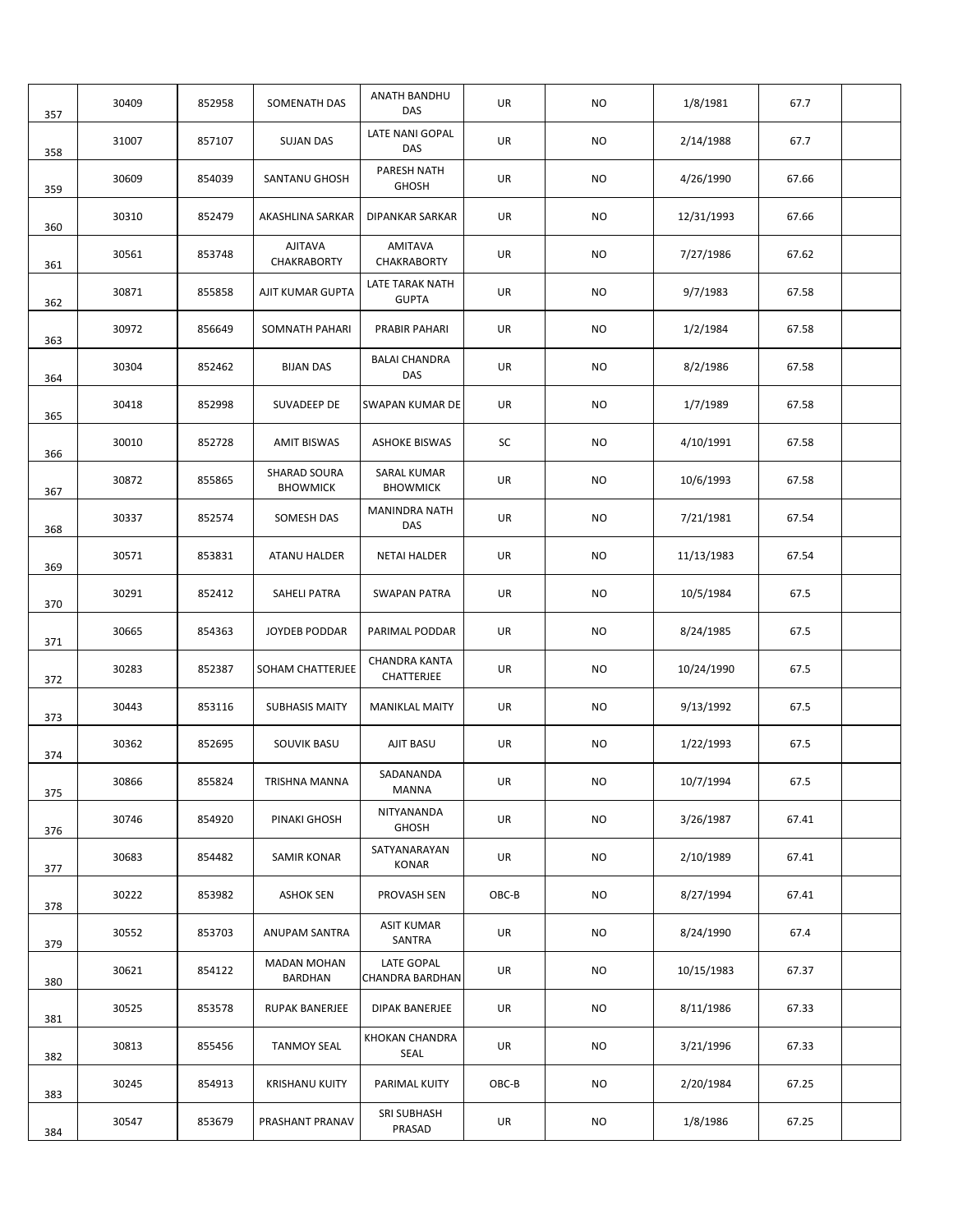| 385 | 30061 | 855017 | <b>MANISH KUMAR</b>                 | ARUN KUMAR DAS                       | SC    | NO.       | 10/20/1992 | 67.25   |  |
|-----|-------|--------|-------------------------------------|--------------------------------------|-------|-----------|------------|---------|--|
| 386 | 30135 | 853445 | <b>RUHI TABASSUM</b>                | KHANDEKAR NURUL<br>ABSAR             | OBC-A | NO.       | 9/27/1993  | 67.25   |  |
| 387 | 30482 | 853357 | <b>DHRUBAJYOTI</b><br><b>SINGHA</b> | LATE RANJAN<br>SINGHA                | UR    | NO.       | 2/14/1996  | 67.25   |  |
| 388 | 30212 | 853657 | <b>CHANDAN GORAI</b>                | SADANANDA GORAI                      | OBC-B | NO.       | 10/29/1996 | 67.25   |  |
| 389 | 30539 | 853649 | <b>SUBHAJIT</b><br>CHATTOPADHYAY    | <b>BARUNMOY</b><br>CHATTOPADHYAY     | UR    | NO        | 5/2/1982   | 67.2    |  |
| 390 | 30699 | 854612 | SOUMIK KOLAY                        | <b>TAPAS KUMAR</b><br><b>KOLAY</b>   | UR    | NO        | 2/28/1983  | 67.2    |  |
| 391 | 30622 | 854131 | <b>SUSHOVAN ROY</b>                 | JOYDEB ROY                           | UR    | NO        | 10/17/1983 | 67.2    |  |
| 392 | 30975 | 856657 | <b>SUDIPTA BHOWMIK</b>              | LATE JOYDEV<br><b>BHOWMIK</b>        | UR    | NO        | 7/20/1986  | 67.16   |  |
| 393 | 30578 | 853867 | AMARTYA SINHA                       | APURBA KUMAR<br><b>SINHA</b>         | UR    | NO.       | 5/1/1987   | 67.16   |  |
| 394 | 30994 | 856902 | DIBYAJYOTI<br>DANDAPAT              | <b>BIMAL DANDAPAT</b>                | UR    | NO.       | 6/27/1987  | 67.16   |  |
| 395 | 30260 | 855738 | <b>MAINAK PATRA</b>                 | MUKUL KUMAR<br><b>PATRA</b>          | OBC-B | NO.       | 6/26/1992  | 67.16   |  |
| 396 | 30312 | 852489 | <b>SUKHENDU BIKASH</b><br>SANI      | KHOKAN CHANDRA<br>SANI               | UR    | NO.       | 7/11/1993  | 67.16   |  |
| 397 | 30158 | 855101 | ROJINA KHATUN                       | LOWSHAR ALI<br>MOLLA                 | OBC-A | NO.       | 9/7/1995   | 67.16   |  |
| 398 | 30986 | 856759 | SOUVIK GHOSH                        | SEBABRATA GHOSH                      | UR    | NO.       | 3/6/1989   | 67.12   |  |
| 399 | 30326 | 852526 | PARTHA SARATHI<br><b>SINGHA</b>     | LATE PIJUS KANTI<br><b>SINGHA</b>    | UR    | NO.       | 4/6/1995   | 67.087  |  |
| 400 | 30995 | 856903 | <b>BISWARUP MAITY</b>               | CHITTARANJAN<br><b>MAITY</b>         | UR    | NO.       | 5/2/1983   | 67.08   |  |
| 401 | 30433 | 853071 | <b>OISHIK DE SARKAR</b>             | DEBAPRASAD DEY<br>SARKAR             | UR    | NO.       | 10/14/1992 | 67.08   |  |
| 402 | 30428 | 853039 | SOURAV<br><b>MOHAPATRA</b>          | ARABINDA<br><b>MOHAPATRA</b>         | UR    | NO.       | 1/10/1993  | 67.08   |  |
| 403 | 30895 | 856050 | SUBARNA ROY                         | <b>KAMAL KANTI ROY</b>               | UR    | <b>NO</b> | 3/11/1995  | 67.08   |  |
| 404 | 30592 | 853935 | <b>AMIT MAITY</b>                   | <b>ANIL MAITY</b>                    | UR    | NO.       | 1/19/1996  | 67.08   |  |
| 405 | 30091 | 856322 | MONALISA KARAN                      | <b>SUBRATA KUMAR</b><br><b>KARAN</b> | SC    | <b>NO</b> | 12/31/1979 | 67      |  |
| 406 | 30570 | 853829 | SANCHITA KHAN                       | <b>SUNIL KUMAR KHAN</b>              | UR    | <b>NO</b> | 3/9/1991   | 67      |  |
| 407 | 30873 | 855893 | <b>AVIJIT HALDER</b>                | <b>KAMAL HALDER</b>                  | UR    | NO        | 12/19/1996 | 67      |  |
| 408 | 30005 | 852552 | ANUPAM ROY                          | <b>BIPUL CHANDRA</b><br><b>ROY</b>   | SC    | NO.       | 9/5/1992   | 66.9167 |  |
| 409 | 30550 | 853691 | <b>MAITRI ROY</b>                   | <b>MONI ROY</b>                      | UR    | NO        | 10/11/1991 | 66.91   |  |
| 410 | 30166 | 855993 | RUKSAR BEGUM                        | <b>MD MAHIBUR</b><br>RAHAMAN         | OBC-A | NO.       | 2/22/1998  | 66.91   |  |
| 411 | 30136 | 853635 | SHAMSHAD BEGUM                      | <b>MD SHAMSHER</b><br>ALAM           | OBC-A | NO.       | 4/15/1986  | 66.8333 |  |
| 412 | 30083 | 855988 | RAJIB MANDAL                        | NIRMAL KUMAR<br>MANDAL               | SC    | NO.       | 12/21/1983 | 66.833  |  |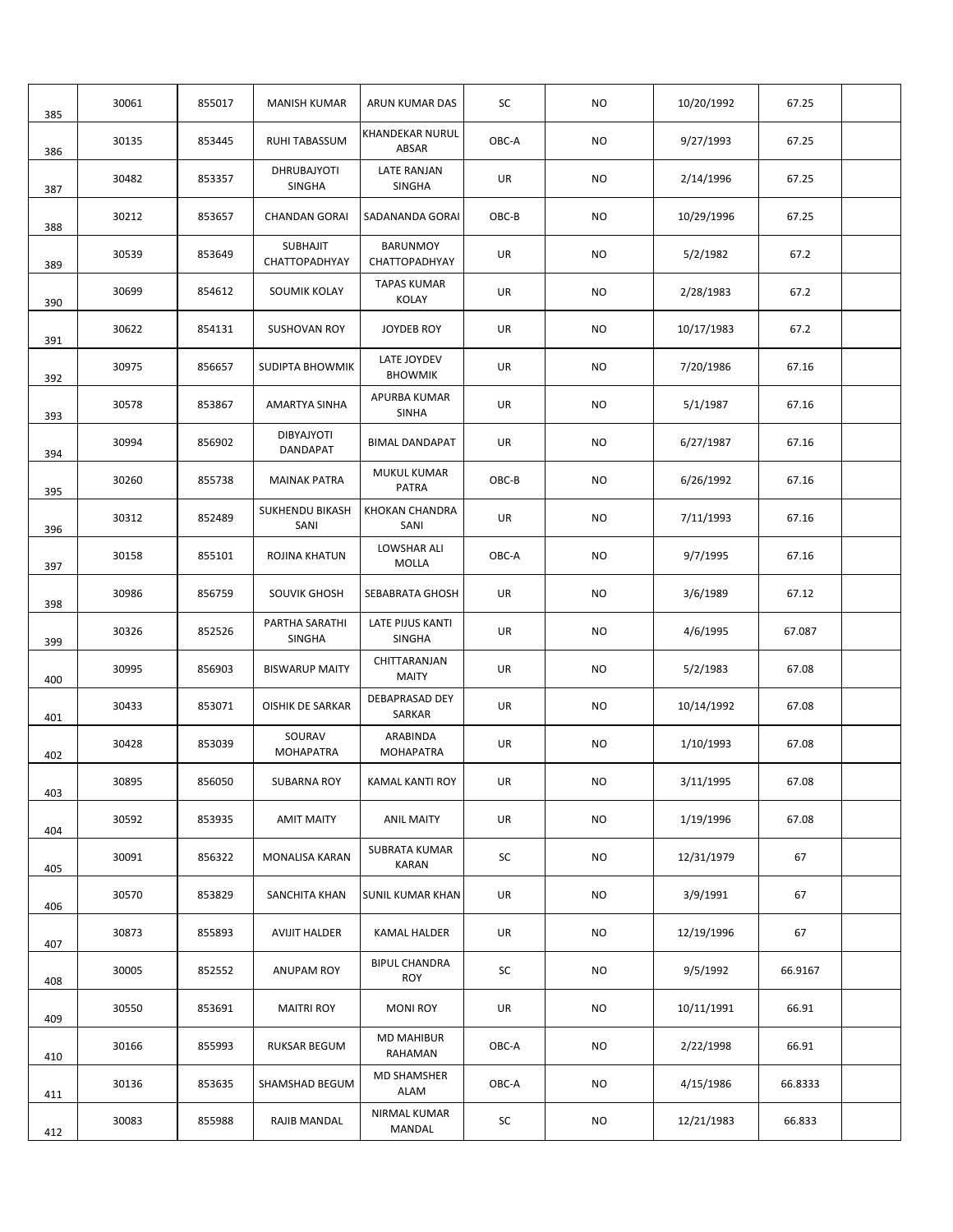| 413 | 30386 | 852847 | KAUSHIK DATTA               | <b>ABHIJIT DATTA</b>                | UR        | NO.       | 6/11/1987  | 66.83 |  |
|-----|-------|--------|-----------------------------|-------------------------------------|-----------|-----------|------------|-------|--|
| 414 | 30322 | 852511 | ABHINAB<br>CHAKRABORTY      | SANJOY<br>CHAKRABORTY               | UR        | NO.       | 5/28/1990  | 66.83 |  |
| 415 | 30884 | 855980 | SHARADIA ROY                | ANIL CHANDRA ROY                    | UR        | <b>NO</b> | 9/19/1990  | 66.83 |  |
| 416 | 30812 | 855452 | SOUMITRA<br>CHATTOPADHYAY   | <b>GURUDAS</b><br>CHATTOPADHYAY     | UR        | NO.       | 2/26/1985  | 66.79 |  |
| 417 | 30101 | 856703 | <b>RAKHI MONDAL</b>         | <b>SISIR KUMAR</b><br><b>MONDAL</b> | SC        | NO.       | 8/18/1979  | 66.75 |  |
| 418 | 30251 | 855226 | <b>RAMYAJIT GHOSH</b>       | <b>RANJIT KUMAR</b><br><b>GHOSH</b> | OBC-B     | NO.       | 8/31/1991  | 66.75 |  |
| 419 | 30320 | 852503 | <b>ANJAN DAS</b>            | PARITOSH DAS                        | UR        | NO.       | 1/30/1993  | 66.75 |  |
| 420 | 30328 | 852543 | RANJITA MUKHERJEE           | ABHISHEK<br><b>MUKHERJEE</b>        | UR        | NO.       | 10/1/1993  | 66.75 |  |
| 421 | 30817 | 855476 | GARGEE<br>BANDYOPADHYAY     | AMITAVA<br>BANDYOPADHYAY            | UR        | <b>NO</b> | 11/30/1994 | 66.75 |  |
| 422 | 30039 | 854285 | ANURADHA DAS                | CHITTARANJAN DAS                    | SC        | NO.       | 6/19/1982  | 66.7  |  |
| 423 | 30600 | 853975 | SHAHNAZ SHOWKAT             | <b>SHOWKAT ALI</b>                  | UR        | <b>NO</b> | 4/2/1983   | 66.7  |  |
| 424 | 30358 | 852681 | ARGHYA KARFA                | <b>TARUN KUMAR</b><br><b>KARFA</b>  | UR        | NO.       | 1/12/1984  | 66.7  |  |
| 425 | 31014 | 857176 | AVHIJIT KUMAR               | SUDAMA PRASAD                       | UR        | <b>NO</b> | 10/8/1984  | 66.7  |  |
| 426 | 30767 | 855121 | <b>RIYA BISWAS</b>          | ASHIS KUMAR DHAR                    | UR        | <b>NO</b> | 12/24/1984 | 66.7  |  |
| 427 | 30344 | 852592 | <b>PRATIK BOSE</b>          | SOMENDRA NATH<br><b>BOSE</b>        | <b>UR</b> | NO.       | 12/1/1986  | 66.7  |  |
| 428 | 30643 | 854230 | ABHISHEK<br>BHATTACHARYYA   | SHYAMAL KUMAR<br>BHATTACHARYYA      | UR        | NO.       | 4/8/1989   | 66.7  |  |
| 429 | 30414 | 852989 | APU MONDAL                  | NAYAN MONDAL                        | UR        | NO.       | 2/27/1996  | 66.67 |  |
| 430 | 30426 | 853030 | PALLAB PRADHAN              | MADHUSUDAN<br>PRADHAN               | UR        | NO.       | 4/9/1993   | 66.66 |  |
| 431 | 30902 | 856074 | SUBHASISH DAS               | SANKAR DAS                          | UR        | <b>NO</b> | 8/20/1994  | 66.66 |  |
| 432 | 30394 | 852912 | RIMA MUKHERJEE              | <b>HEMANTA</b><br><b>MUKHERJEE</b>  | UR        | <b>NO</b> | 6/28/1998  | 66.66 |  |
| 433 | 30823 | 855496 | SURITA SAMANTA              | SANKAR SAMANTA                      | UR        | NO        | 7/16/1986  | 66.62 |  |
| 434 | 30465 | 853249 | HIMADRI ADHIKARY            | LATE NANIGOPAL<br>ADHIKARY          | UR        | NO.       | 5/1/1989   | 66.58 |  |
| 435 | 30551 | 853699 | ARTI SHAH                   | <b>VINOD SHAH</b>                   | UR        | NO.       | 3/31/1991  | 66.58 |  |
| 436 | 30195 | 852892 | SIBABRATA DAS               | SAMARESH DAS                        | OBC-B     | NO.       | 11/10/1992 | 66.58 |  |
| 437 | 30508 | 853498 | <b>MONOJIT MONDAL</b>       | PATIRAM MONDAL                      | UR        | NO.       | 5/27/2000  | 66.58 |  |
| 438 | 30469 | 853285 | SURYA NARAYAN<br>CHATTERJEE | <b>BIKASH NARAYAN</b><br>CHATTERJEE | UR        | NO.       | 11/15/1982 | 66.54 |  |
| 439 | 30437 | 853085 | SUKANTA PARIAL              | SUKUMAR PARIAL                      | UR        | NO.       | 4/13/1986  | 66.5  |  |
| 440 | 30535 | 853628 | <b>SUDIP DAS</b>            | <b>KANKAN DAS</b>                   | UR        | NO        | 9/18/1993  | 66.5  |  |
|     |       |        |                             |                                     |           |           |            |       |  |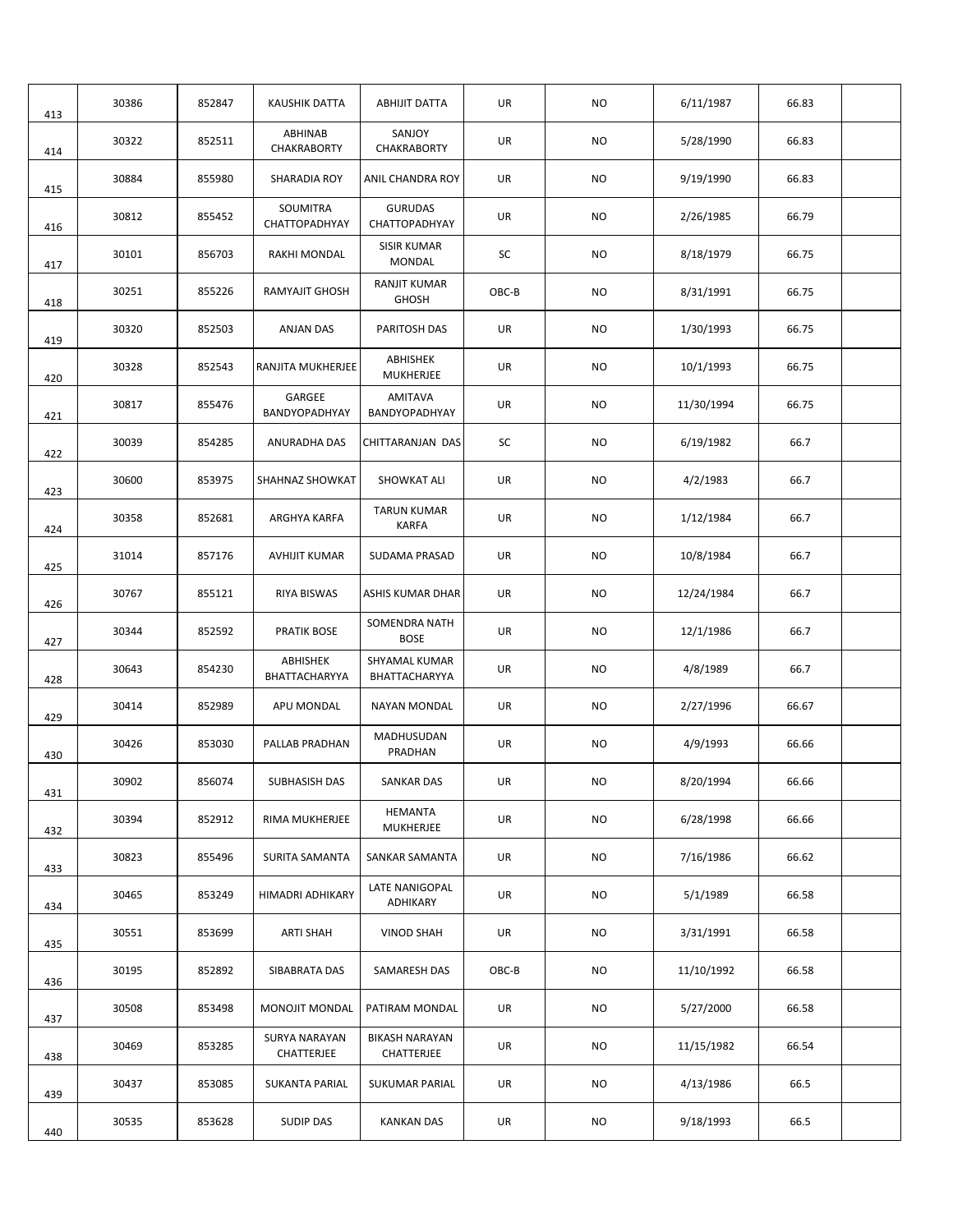| 441 | 30756 | 855018 | NITYABRATA GHOSH   PRASHANTA GHOSH |                                        | UR    | NO.       | 3/3/1997   | 66.5    |  |
|-----|-------|--------|------------------------------------|----------------------------------------|-------|-----------|------------|---------|--|
| 442 | 30417 | 852997 | <b>TAMAL MANDAL</b>                | <b>SAMIR KANTA</b><br>MANDAL           | UR    | NO.       | 3/5/1986   | 66.46   |  |
| 443 | 30819 | 855484 | <b>GAUTAM HANRA</b>                | MANIK LAL HANRA                        | UR    | NO        | 4/6/1983   | 66.41   |  |
| 444 | 30966 | 856598 | PRAKASH MONDAL                     | <b>BISWANATH</b><br><b>MONDAL</b>      | UR    | NO.       | 3/27/1996  | 66.41   |  |
| 445 | 30687 | 854536 | TAMASA SARKAR                      | SWAPAN SARKAR                          | UR    | NO.       | 3/16/1997  | 66.41   |  |
| 446 | 30641 | 854226 | SASHI BALA YADAV                   | <b>MANAN YADAV</b>                     | UR    | NO.       | 4/23/1989  | 66.33   |  |
| 447 | 30492 | 853415 | SANDIP DUTTA                       | <b>KRISHNA CHANDRA</b><br><b>DUTTA</b> | UR    | NO.       | 9/6/1990   | 66.33   |  |
| 448 | 30436 | 853081 | SRIMOYEE KHAN                      | <b>JYOTSNA KR KHAN</b>                 | UR    | NO.       | 5/20/1992  | 66.33   |  |
| 449 | 30318 | 852497 | ANKUR BARMAN                       | LATE KUMUD<br>RANJAN BARMAN            | UR    | NO.       | 9/11/1993  | 66.33   |  |
| 450 | 30591 | 853930 | SANTANU JANA                       | PRADIP KUMAR<br>JANA                   | UR    | <b>NO</b> | 11/12/1996 | 66.33   |  |
| 451 | 30498 | 853438 | APPU KUMAR                         | LATE ATISH PRASAD<br>YADAV             | UR    | NO.       | 3/1/1983   | 66.29   |  |
| 452 | 30950 | 856492 | SHIBAJI ROY                        | <b>TUSHAR KANTI ROY</b>                | UR    | NO        | 3/8/1982   | 66.25   |  |
| 453 | 30841 | 855673 | <b>ALOKE MANNA</b>                 | SAMIR KUMAR<br><b>MANNA</b>            | UR    | NO        | 11/16/1982 | 66.25   |  |
| 454 | 30614 | 854066 | KUNAL DUTTA                        | DILIP KUMAR DUTTA                      | UR    | NO        | 12/4/1992  | 66.25   |  |
| 455 | 30694 | 854587 | <b>TARUN PAL</b>                   | <b>BISWANATH PAL</b>                   | UR    | <b>NO</b> | 2/4/1994   | 66.25   |  |
| 456 | 30531 | 853611 | <b>MD SAMSHAD</b>                  | MD ZAHID ALAM                          | UR    | NO        | 5/14/1994  | 66.25   |  |
| 457 | 30259 | 855731 | RANAJIT BARIK                      | RAM CHARAN BARIK                       | OBC-B | NO.       | 7/4/1985   | 66.2    |  |
| 458 | 30766 | 855119 | SUDIPTA GHOSH                      | <b>NIROD BARAN</b><br><b>GHOSH</b>     | UR    | NO.       | 4/3/1986   | 66.2    |  |
| 459 | 30758 | 855032 | SANJEETA RANJANA                   | RAMSWARUP<br><b>THAKUR</b>             | UR    | <b>NO</b> | 2/25/1991  | 66.2    |  |
| 460 | 30720 | 854749 | <b>MUNMUN BORAL</b>                | <b>TARAK CHANDRA</b><br><b>BORAL</b>   | UR    | NO        | 5/5/1983   | 66.16   |  |
| 461 | 30876 | 855900 | <b>BIPLAB DE</b>                   | <b>JYOTIRMOY DE</b>                    | UR    | NO        | 3/12/1987  | 66.16   |  |
| 462 | 30397 | 852926 | PUJA DAS                           | SAMBHU NATH DAS                        | UR    | NO.       | 7/7/1995   | 66.16   |  |
| 463 | 30247 | 855104 | SOUVIK KARMAKAR                    | SHYAMSUNDAR<br>KARMAKAR                | OBC-B | NO.       | 3/27/1999  | 66.0833 |  |
| 464 | 30741 | 854884 | <b>BARUN KUITY</b>                 | NARAYAN<br><b>CHANDRA KUITY</b>        | UR    | NO        | 5/20/1986  | 66.08   |  |
| 465 | 30295 | 852430 | RAJSEKHAR<br>CHAKRABORTY           | <b>DULAL</b><br>CHAKRABORTY            | UR    | NO.       | 8/15/1988  | 66.08   |  |
| 466 | 30430 | 853046 | RUPAN KUMAR BERA                   | <b>MURARI MOHAN</b><br><b>BERA</b>     | UR    | NO.       | 1/2/1992   | 66.08   |  |
| 467 | 30707 | 854646 | TANMAY JANA                        | KRIPA SINDHU JANA                      | UR    | NO        | 3/26/1984  | 66.04   |  |
| 468 | 30393 | 852910 | <b>HARIOM KUMAR</b>                | RAMPRIT PRASAD                         | UR    | YES (60%) | 6/25/1988  | 66      |  |
|     |       |        |                                    |                                        |       |           |            |         |  |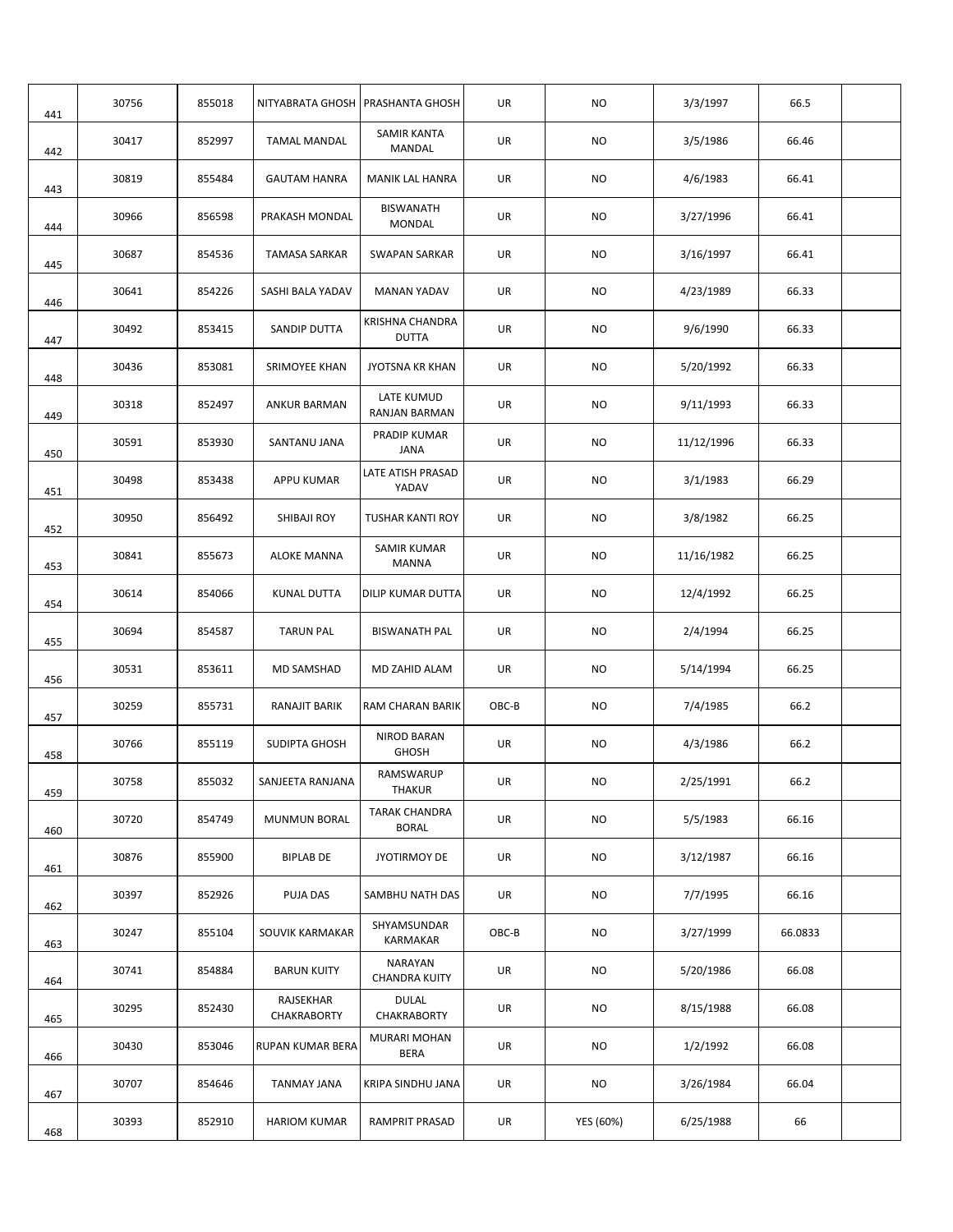| 469 | 30014 | 852853 | SANU SAHANI                        | PURNA CH SAHANI                    | SC    | NO.       | 1/8/1993   | 66       |  |
|-----|-------|--------|------------------------------------|------------------------------------|-------|-----------|------------|----------|--|
| 470 | 30321 | 852504 | AMRITA HAZRA                       | <b>ASHOK KUMAR</b><br><b>HAZRA</b> | UR    | NO.       | 12/11/1993 | 66       |  |
| 471 | 30208 | 853514 | PINTU MANNA                        | KHUDAN MANNA                       | OBC-B | NO.       | 2/12/1981  | 65.95    |  |
| 472 | 30246 | 855022 | <b>RANJAN PAL</b>                  | JITENDRANATH PAL                   | OBC-B | NO.       | 2/25/1987  | 65.9166  |  |
| 473 | 30612 | 854048 | <b>DEBAJYOTI</b><br>GANGULY        | <b>PRODIP GANGULY</b>              | UR    | <b>NO</b> | 1/2/1994   | 65.91    |  |
| 474 | 30543 | 853661 | <b>MD YOUNUS</b><br><b>HOSSAIN</b> | MD JAKIR HOSSAIN                   | UR    | NO.       | 1/10/1995  | 65.91    |  |
| 475 | 30649 | 854256 | <b>KEYA PAL</b>                    | SRIKANTA PAL                       | UR    | NO.       | 5/13/1995  | 65.91    |  |
| 476 | 30072 | 855490 | <b>AVIJIT DAS</b>                  | <b>BHULU CHANDRA</b><br><b>DAS</b> | SC    | NO.       | 8/23/1980  | 65.83    |  |
| 477 | 30764 | 855085 | PROSENJIT CHINYA                   | PRANKRISHNA<br><b>CHINYA</b>       | UR    | <b>NO</b> | 7/16/1986  | 65.83    |  |
| 478 | 30518 | 853548 | <b>SOUVIK KOLEY</b>                | <b>BAIDYANATH KOLEY</b>            | UR    | NO.       | 6/7/1997   | 65.83    |  |
| 479 | 30793 | 855328 | <b>RITTWICK</b><br>MUKHERJEE       | DIPESH MUKHERJEE                   | UR    | <b>NO</b> | 4/2/1987   | 65.79    |  |
| 480 | 30355 | 852646 | DIPAYAN PAUL                       | LAXMI NARAYAN<br>PAUL              | UR    | NO.       | 11/20/1998 | 65.75    |  |
| 481 | 30477 | 853338 | <b>GOUTAM GHANTI</b>               | KASHINATH GHANTI                   | UR    | NO.       | 11/15/1983 | 65.7     |  |
| 482 | 30232 | 854571 | SANCHITA<br><b>KARMAKAR</b>        | PRADIP KARMAKAR                    | OBC-B | NO        | 7/3/1996   | 65.667   |  |
| 483 | 30806 | 855434 | <b>SUKANTA DUTTA</b>               | LATE ALAK DUTTA                    | UR    | <b>NO</b> | 1/5/1982   | 65.66    |  |
| 484 | 30107 | 856973 | <b>SUBHASIS MANDAL</b>             | SWAPAN KUMAR<br>MANDAL             | SC    | NO.       | 4/27/1984  | 65.5833  |  |
| 485 | 30651 | 854269 | SUBHANKAR KUILYA                   | NITAI KUILYA                       | UR    | <b>NO</b> | 3/21/1984  | 65.58    |  |
| 486 | 30175 | 856801 |                                    | NURNESHA KHATUN HAMID ALI MONDAL   | OBC-A | <b>NO</b> | 4/5/1993   | 65.58    |  |
| 487 | 30594 | 853950 | KAUSTAV MIDDEY   TAPAS KR MIDDEY   |                                    | UR    | <b>NO</b> | 12/31/1994 | 65.58    |  |
| 488 | 30775 | 855203 | SISIR MAITY                        | DHANANJOY MAITY                    | UR    | NO        | 5/2/1984   | 65.54    |  |
| 489 | 30804 | 855418 | <b>SAGNIK DAS</b>                  | SUSHANTA KUMAR<br>DAS              | UR    | NO        | 3/4/1993   | 65.5     |  |
| 490 | 30244 | 854842 | <b>UDAYSANKAR ROY</b>              | MADHUSUDAN ROY                     | OBC-B | NO        | 12/6/1995  | 65.41667 |  |
| 491 | 30971 | 856635 | ATUL PRASAD                        | PARMANAND<br>PRASAD                | UR    | NO.       | 10/28/1991 | 65.41    |  |
| 492 | 30503 | 853458 | ABDUR RAJJAK                       | <b>MD SAIFUR</b><br>RAHAMAN        | UR    | <b>NO</b> | 3/27/1992  | 65.41    |  |
| 493 | 30650 | 854265 | SAYANTANI SARKAR                   | <b>SUJAN KUMAR</b><br>SARKAR       | UR    | NO        | 8/16/1995  | 65.41    |  |
| 494 | 30199 | 853171 | PAPIYA MANDAL                      | SUBHAS MANDAL                      | OBC-B | NO        | 11/7/1998  | 65.41    |  |
| 495 | 30137 | 853688 | MD SIRAJUL HAQUE                   | MD JAMALUDDIN                      | OBC-A | NO        | 1/4/1982   | 65.375   |  |
| 496 | 30519 | 853551 | <b>SUTANU MAITY</b>                | PRAFULLA KUMAR<br><b>MAITY</b>     | UR    | NO        | 11/25/1981 | 65.33    |  |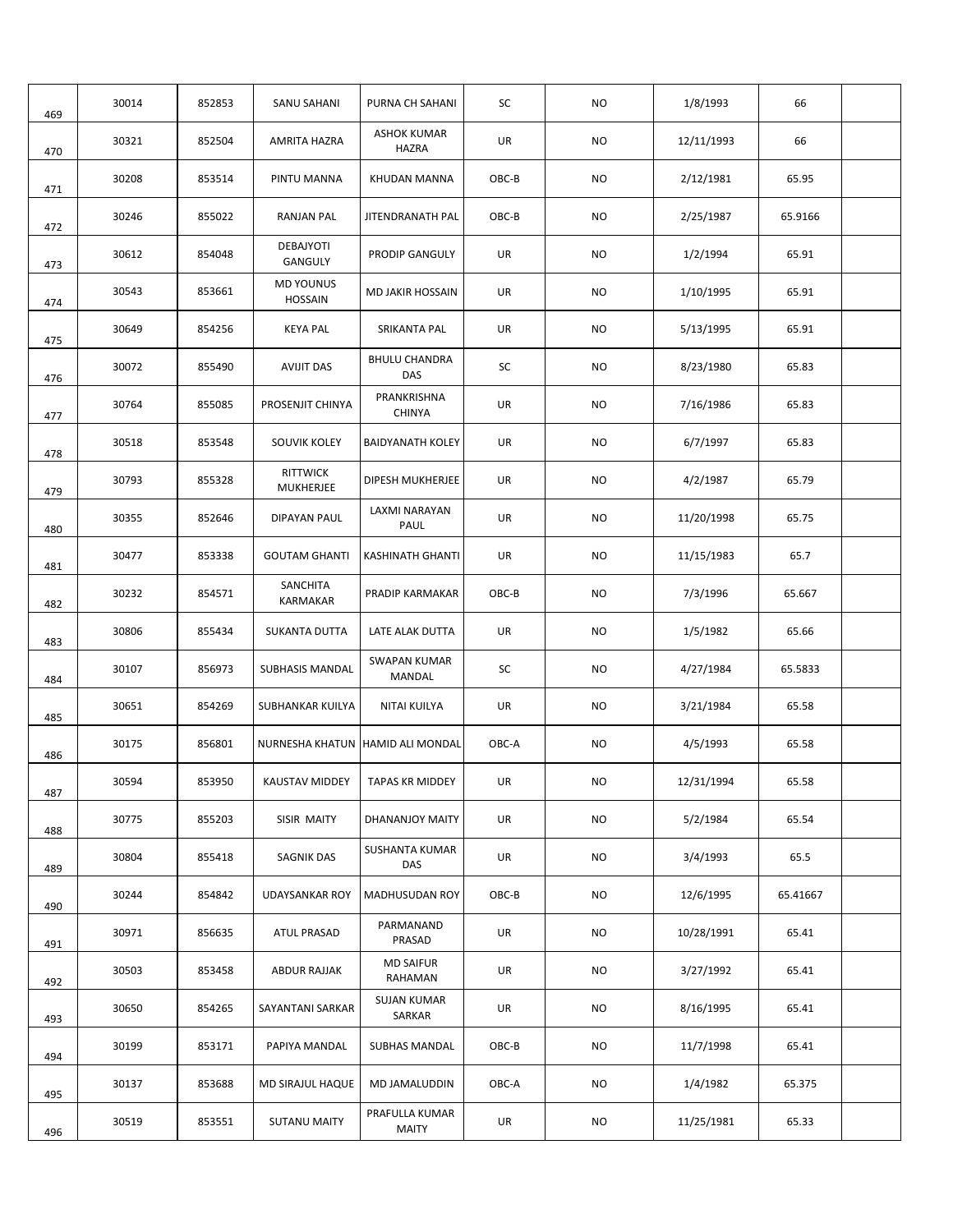| 497 | 30818 | 855478 | PRITHWISH<br><b>NARAYAN</b><br>CHAKRABORTY | PARTHA NARAYAN<br>CHAKRABORTY        | UR    | <b>NO</b> | 3/31/1993  | 65.33   |  |
|-----|-------|--------|--------------------------------------------|--------------------------------------|-------|-----------|------------|---------|--|
| 498 | 30556 | 853715 | SANJUKTA DAS                               | <b>ASIT BARAN DAS</b>                | UR    | NO.       | 3/4/1995   | 65.33   |  |
| 499 | 30082 | 855945 | PRASANTA KUMAR<br>DAS                      | LATE SAHADEV DAS                     | SC    | NO.       | 10/2/1980  | 65.2916 |  |
| 500 | 30963 | 856588 | <b>SUKHAMOY SASMAL</b>                     | <b>DEBENDRA NATH</b><br>SASMAL       | UR    | NO        | 2/25/1980  | 65.25   |  |
| 501 | 30226 | 854255 | <b>DIPUM PRADHAN</b>                       | <b>DEBEN PRADHAN</b>                 | OBC-B | NO.       | 12/1/1990  | 65.25   |  |
| 502 | 30071 | 855383 | KOUSHIK BARMAN                             | <b>SUSHIL KUMAR</b><br><b>BARMAN</b> | SC    | NO.       | 9/20/1992  | 65.25   |  |
| 503 | 30647 | 854250 | ARKA MUKHERJEE                             | <b>ASIT MUKHERJEE</b>                | UR    | NO.       | 12/8/1993  | 65.25   |  |
| 504 | 30510 | 853505 | JAGABANDHU<br>BANERJEE                     | MADAN GOPAL<br>BANERJEE              | UR    | NO.       | 1/1/1983   | 65.2    |  |
| 505 | 30410 | 852961 | HIRANMOY<br>MUKHERJEE                      | PRASANTA<br><b>MUKHERJEE</b>         | UR    | NO.       | 10/28/1996 | 65.17   |  |
| 506 | 30630 | 854165 | SOUMYAJIT DUTTA                            | LATE SHYAMAL<br><b>DUTTA</b>         | UR    | NO        | 3/10/1983  | 65.16   |  |
| 507 | 30779 | 855224 | SEBABRATA DAS                              | <b>TAPAN KUMAR DAS</b>               | UR    | NO        | 2/15/1985  | 65.16   |  |
| 508 | 31010 | 857124 | <b>SUBHANKAR DUTTA</b>                     | <b>SWAPAN DUTTA</b>                  | UR    | NO        | 11/21/1986 | 65.16   |  |
| 509 | 30006 | 852680 | <b>SWAPAN DAS</b>                          | <b>GOKUL DAS</b>                     | SC    | NO.       | 10/17/1997 | 65.16   |  |
| 510 | 30188 | 852553 | MRITYUNJAY NANDI                           | NIHAR RANJAN<br><b>NANDI</b>         | OBC-B | NO.       | 11/15/1977 | 65.12   |  |
| 511 | 30064 | 855066 | PRABAL KUMAR<br>SAHA                       | LATE KUMAR KANTI<br>SAHA             | SC    | NO.       | 2/2/1979   | 65.12   |  |
| 512 | 30800 | 855382 | SYED OBAIDULLAH                            | SYED QAVIULLAH                       | UR    | NO        | 1/1/1984   | 65.08   |  |
| 513 | 30190 | 852710 | SOMNATH PAL                                | <b>SUBODH KUMAR</b><br>PAL           | OBC-B | NO.       | 3/8/1996   | 65.08   |  |
| 514 | 30717 | 854725 | ABDUL HANNAN                               | MD KASED ALI                         | UR    | NO        | 5/4/1996   | 65.08   |  |
| 515 | 30814 | 855462 | ARPITA BANERJEE                            | AMALENDU<br>BANERJEE                 | UR    | NO        | 1/10/1989  | 65      |  |
| 516 | 30324 | 852517 | SNEHASHIS<br>BANERJEE                      | <b>KAMAL KUMAR</b><br>BANERJEE       | UR    | <b>NO</b> | 9/26/1991  | 65      |  |
| 517 | 30811 | 855450 | AFRUJA KHATUN                              | AMIR ALI MIAH                        | UR    | NO        | 8/24/1993  | 65      |  |
| 518 | 30272 | 856358 | <b>AMIT SINHA</b>                          | SHYAMAL SINHA                        | OBC-B | NO.       | 6/24/1987  | 64.95   |  |
| 519 | 30905 | 856106 | PROSENJIT<br>MUKHERJEE                     | LATE SANJIT KR<br>MUKHERJEE          | UR    | NO        | 10/25/1981 | 64.91   |  |
| 520 | 30788 | 855299 | <b>NITU PANDEY</b>                         | <b>DEOMANI PANDEY</b>                | UR    | NO        | 4/10/1990  | 64.91   |  |
| 521 | 30858 | 855796 | SHYAMA SINGH                               | PREM KUMAR                           | UR    | NO        | 12/1/1980  | 64.87   |  |
| 522 | 30331 | 852556 | SANGEETA SAHA                              | <b>B R SAHA</b>                      | UR    | NO.       | 4/24/1985  | 64.83   |  |
| 523 | 30052 | 854714 | <b>TUSHAR SARKAR</b>                       | <b>SUDHEN SARKAR</b>                 | SC    | NO.       | 5/23/1992  | 64.83   |  |
| 524 | 30067 | 855246 | ANUSHRI HALDER                             | AMAR HALDER                          | SC    | NO        | 11/9/1999  | 64.75   |  |
|     |       |        |                                            |                                      |       |           |            |         |  |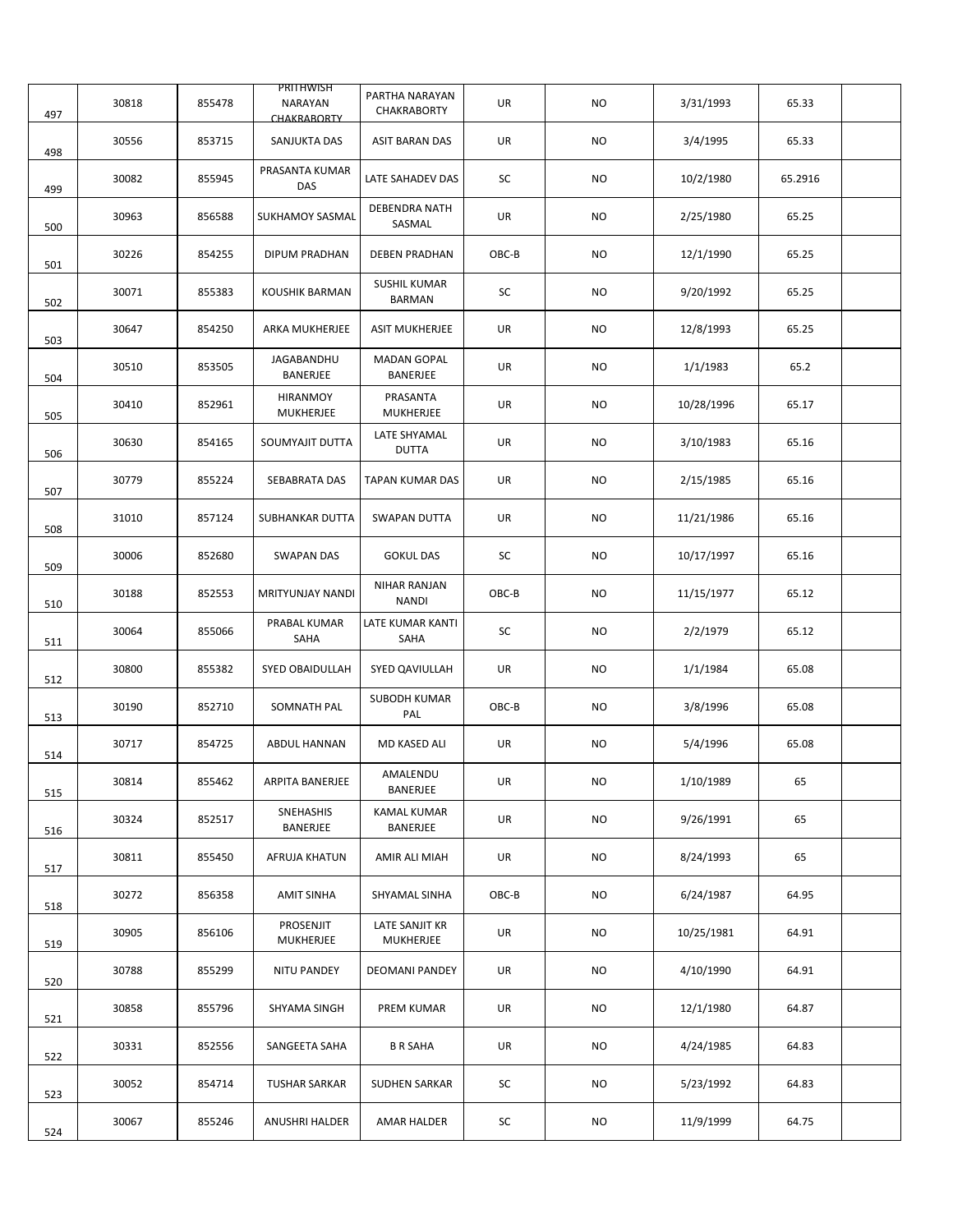| 30240 | 854734 | <b>PALASH KUMAR</b><br>LAHA         | <b>BHOLA NATH LAHA</b>                  | OBC-B | <b>NO</b> | 7/9/1984   | 64.625 |  |
|-------|--------|-------------------------------------|-----------------------------------------|-------|-----------|------------|--------|--|
| 30159 | 855272 | <b>SABINA KHATUN</b>                | SK MAHAMMADUR<br>RAHAMAN                | OBC-A | NO.       | 1/15/1997  | 64.58  |  |
| 30759 | 855054 | <b>SURAVI DEY</b>                   | <b>BIJOY DEY</b>                        | UR    | NO        | 10/30/1999 | 64.58  |  |
| 30517 | 853546 | RANITA CHATTERJEE                   | <b>MADAN MOHAN</b><br>DAS               | UR    | NO.       | 4/20/1984  | 64.5   |  |
| 30131 | 853150 | MD SAMIM ALI                        | MD MURSHED ALI                          | OBC-A | NO.       | 3/31/1989  | 64.5   |  |
| 30276 | 856582 | <b>BISHWAJIT</b><br><b>KARMAKAR</b> | SUDHIR CHANDRA<br>KARMAKAR              | OBC-B | NO.       | 10/15/1994 | 64.5   |  |
| 30401 | 852933 | ARGHA DEY                           | <b>MALAY DE</b>                         | UR    | NO.       | 4/5/1995   | 64.5   |  |
| 30568 | 853818 | BISWAJIT JANA                       | NARAYAN<br>CHANDRA JANA                 | UR    | NO        | 4/5/1984   | 64.45  |  |
| 30770 | 855155 | SONIA SINHA                         | LATE GURUDAS<br>PRASAD                  | UR    | NO        | 4/28/1993  | 64.43  |  |
| 30289 | 852405 | MUNMUN KHANRA                       | <b>SUKUMAR KHANRA</b>                   | UR    | <b>NO</b> | 3/27/1983  | 64.33  |  |
| 30663 | 854351 | AVIK BANERJEE                       | AJIT KUMAR<br>BANERJEE                  | UR    | NO        | 4/15/1985  | 64.33  |  |
| 30760 | 855064 | PALLAB BHOWMIK                      | <b>BIKASH CHANDRA</b><br><b>BHOWMIK</b> | UR    | NO        | 7/9/1989   | 64.33  |  |
| 30830 | 855554 | SOUVIK PAHARI                       | SWAPAN KUMAR<br>PAHARI                  | UR    | NO        | 4/14/1999  | 64.33  |  |
| 30784 | 855248 | ATANU DATTA                         | PURNENDU DATTA                          | UR    | NO.       | 3/2/1986   | 64.29  |  |
| 30141 | 853797 | <b>SK MATIN</b>                     | SK ISLAM                                | OBC-A | NO.       | 10/5/1988  | 64.25  |  |
| 30848 | 855721 | PRAKAS MAROTHI                      | RAJKUMAR<br><b>MAROTHI</b>              | UR    | NO        | 5/30/1985  | 64.16  |  |
| 30631 | 854167 | SOUMYADIP NIYOGI                    | SUPRAVAT NIYOGI                         | UR    | NO        | 9/16/1995  | 64.16  |  |
| 30474 | 853321 | SANKHADIP MAITY                     | <b>SUDHANGSU MAITY</b>                  | UR    | NO.       | 7/26/1997  | 64.16  |  |
| 30029 | 854042 | AKHIL MIDDYA                        | HARADHAN MIDDYA                         | SC    | NO.       | 11/22/1988 | 64.08  |  |
| 30636 | 854206 | PALASH KAMILYA                      | <b>SUNIL KAMILYA</b>                    | UR    | NO        | 11/17/1993 | 64.08  |  |
| 30458 | 853202 | <b>AYAN ROY</b>                     | <b>BHABANANDA ROY</b>                   | UR    | <b>NO</b> | 7/2/1985   | 64.04  |  |
| 30440 | 853107 | <b>BIBHAS ROY</b>                   | <b>SUMIT KUMAR ROY</b>                  | UR    | YES (80%) | 12/15/1993 | 64     |  |
| 30099 | 856669 | MAHUA DOLUI                         | LAKSHMI PADA<br><b>DOLUI</b>            | SC    | NO.       | 4/1/1990   | 63.91  |  |
| 30097 | 856665 | <b>ALOKE ROY</b>                    | <b>ASHIM ROY</b>                        | SC    | NO.       | 10/18/1994 | 63.91  |  |
| 30147 | 854008 | WAHEDA RAHMAN                       | <b>BANI ISRAIL</b>                      | OBC-A | NO.       | 8/5/1998   | 63.91  |  |
| 30772 | 855171 | <b>BAPPA</b><br>CHAKRABORTY         | RANA<br>CHAKRABORTY                     | UR    | NO.       | 10/2/1988  | 63.83  |  |
| 30893 | 856037 | SHANKHADEEP DAS                     | JOYDIP KUMAR DAS                        | UR    | NO        | 6/2/1996   | 63.83  |  |
| 30134 | 853431 | MD MASUM SAIKH                      | AJIMUDDIN SAIKH                         | OBC-A | NO        | 2/4/1997   | 63.83  |  |
|       |        |                                     |                                         |       |           |            |        |  |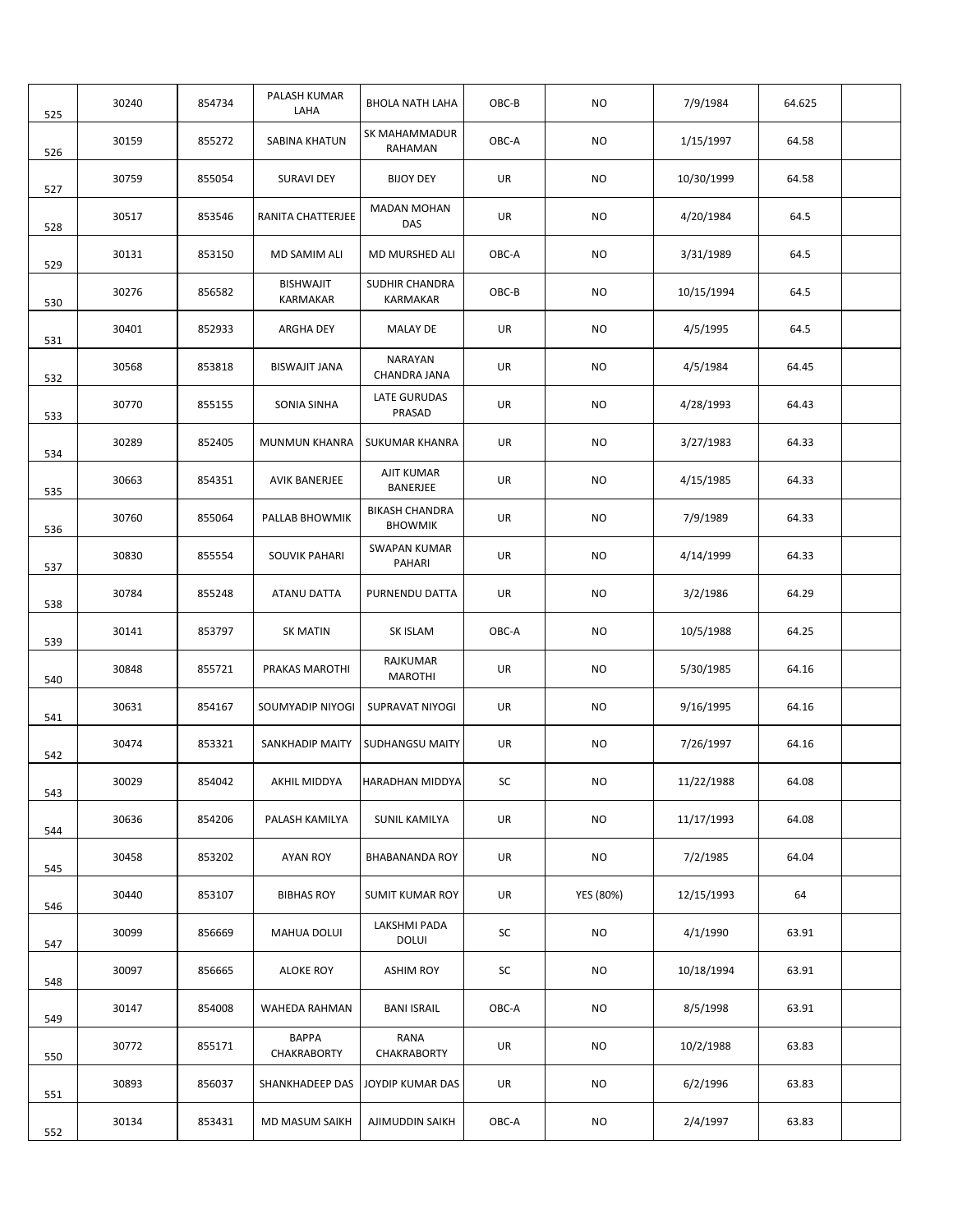| 553 | 30599 | 853968 | <b>SURAJIT PAL</b>           | RAKHAL CHANDRA<br>PAL                  | UR    | <b>NO</b> | 10/31/1986 | 63.75   |  |
|-----|-------|--------|------------------------------|----------------------------------------|-------|-----------|------------|---------|--|
| 554 | 30691 | 854561 | SUBHABRATA<br><b>BANKURA</b> | <b>SURJA KANTA</b><br><b>BANKURA</b>   | UR    | <b>NO</b> | 2/24/1991  | 63.75   |  |
| 555 | 30216 | 853807 | RUDRA PRASAD<br><b>PATRA</b> | APURBA KUMAR<br><b>PATRA</b>           | OBC-B | NO.       | 9/6/1987   | 63.66   |  |
| 556 | 30042 | 854340 | PRIYANKA ROY                 | <b>BASUDEV ROY</b>                     | SC    | NO.       | 6/15/1992  | 63.66   |  |
| 557 | 30168 | 856320 | HASHANUR<br>RAHAMAN          | SAIJUDDIN MUDI                         | OBC-A | NO.       | 5/15/1996  | 63.66   |  |
| 558 | 30672 | 854409 | RIMA NASKAR                  | <b>ASHOK NASKAR</b>                    | UR    | NO.       | 10/7/1989  | 63.62   |  |
| 559 | 30157 | 854978 | MEHEDI HASSAN<br>MOLLA       | KADAM RASUL<br>MOLLA                   | OBC-A | NO.       | 10/9/1988  | 63.58   |  |
| 560 | 30533 | 853621 | <b>TAMAL KANRAR</b>          | DAMUDAR KANRAR                         | UR    | NO.       | 2/16/1989  | 63.58   |  |
| 561 | 30524 | 853575 | ANJAN KUMAR<br>KUNDU         | PROVAT KUMAR<br><b>KUNDU</b>           | UR    | NO.       | 12/14/1995 | 63.58   |  |
| 562 | 30659 | 854312 | <b>BISWAJIT BAG</b>          | <b>BALARAM BAG</b>                     | UR    | NO.       | 10/3/1983  | 63.5    |  |
| 563 | 30352 | 852613 | PULOK ROY                    | PARITOSH<br><b>CHANDRA ROY</b>         | UR    | NO.       | 11/29/1994 | 63.5    |  |
| 564 | 30577 | 853866 | SAMIRAN DHALI                | SUBHASH DHALI                          | UR    | NO        | 8/23/1994  | 63.41   |  |
| 565 | 30604 | 854010 | PROSENJIT<br>CHATTOPADHYAYA  | PRAN KUMAR<br>CHATTOPADHYAYA           | UR    | NO        | 2/25/1980  | 63.37   |  |
| 566 | 30794 | 855330 | <b>GOUTOM DEYASHI</b>        | <b>HARADHAN DEYASHI</b>                | UR    | NO.       | 6/8/1985   | 63.37   |  |
| 567 | 30915 | 856180 | ARITRA NATH                  | ASIM KUMAR NATH                        | UR    | NO.       | 7/5/1986   | 63.33   |  |
| 568 | 30264 | 855780 | <b>GOUTAM MAHATO</b>         | <b>TANULAL MAHATO</b>                  | OBC-B | NO.       | 12/14/1994 | 63.33   |  |
| 569 | 30146 | 853998 | MD AJAJ AHMED                | MD ABDUR ROUF                          | OBC-A | NO.       | 12/31/1998 | 63.33   |  |
| 570 | 30051 | 854658 | <b>ARIJIT MANDAL</b>         | <b>DIPAK KUMAR</b><br>MANDAL           | SC    | NO.       | 1/9/1980   | 63.29   |  |
| 571 | 30085 | 856092 | ARGHA SINGHA                 | RATHIN SINGHA                          | SC    | <b>NO</b> | 10/31/1989 | 63.25   |  |
| 572 | 30227 | 854268 | PABEL KHAWAS                 | NIRMAL KHAWAS                          | OBC-B | <b>NO</b> | 11/17/1990 | 63.25   |  |
| 573 | 30016 | 853016 | ALOK KUMAR DAL               | LATE JIBAN<br><b>KRISHNA DAL</b>       | SC    | NO.       | 11/22/1979 | 63.2083 |  |
| 574 | 30041 | 854316 | SHAKTI PADA<br><b>MONDAL</b> | LATE DULAL<br>CHANDRA MONDAL           | SC    | <b>NO</b> | 4/10/1979  | 63.08   |  |
| 575 | 30451 | 853140 | SANTANU BHAUMIK              | <b>SUSANTA KUMAR</b><br><b>BHAUMIK</b> | UR    | <b>NO</b> | 3/12/1984  | 63.08   |  |
| 576 | 30730 | 854802 | PRABHAT MONDAL               | LATE BISHNUPADA<br>MONDAL              | UR    | NO        | 11/12/1981 | 63.04   |  |
| 577 | 30043 | 854345 | PARIMAL BARMAN               | HARANARAYAN<br><b>BARMAN</b>           | SC    | NO.       | 7/7/1980   | 63      |  |
| 578 | 30176 | 857021 | SK SAMIM HOSSAIN             | SK RAFIKUL<br><b>HOSSAIN</b>           | OBC-A | NO        | 9/12/1994  | 63      |  |
| 579 | 30669 | 854379 | ATANU PATRA                  | NEMAI CHNDRA<br>PATRA                  | UR    | NO        | 10/22/1988 | 62.95   |  |
| 580 | 30236 | 854677 | <b>TANUSRI DAS</b>           | <b>KANAI DAS</b>                       | OBC-B | NO.       | 6/13/1998  | 62.916  |  |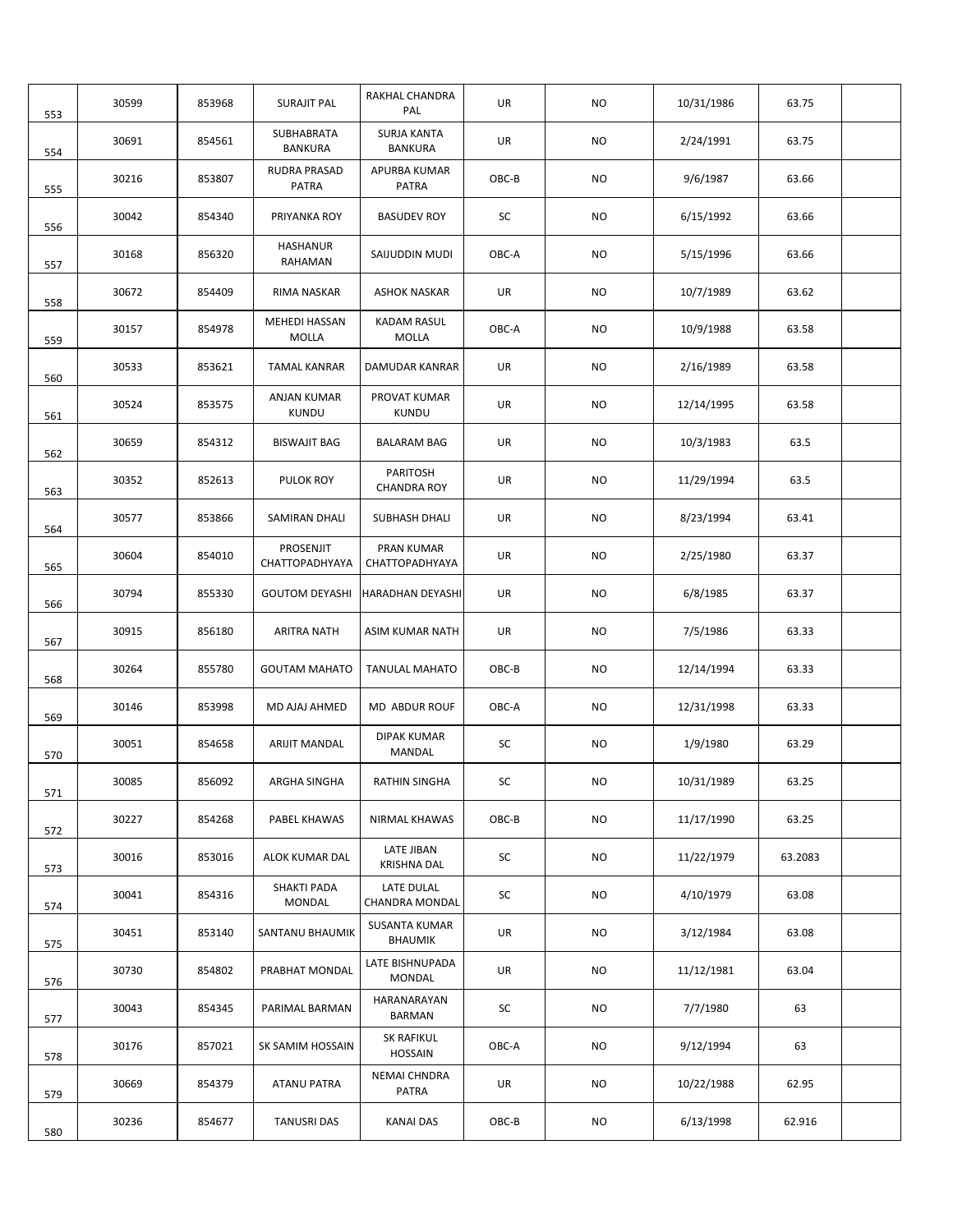| 581 | 30333 | 852562 | ANANYA DAS                        | <b>MANAS KUMAR</b><br>DAS            | UR    | NO.       | 10/26/1990 | 62.91   |    |
|-----|-------|--------|-----------------------------------|--------------------------------------|-------|-----------|------------|---------|----|
| 582 | 31006 | 857060 | <b>MILAN JANA</b>                 | <b>BALARAM JANA</b>                  | UR    | <b>NO</b> | 3/9/1991   | 62.91   |    |
| 583 | 30675 | 854418 | SHILPA JANA                       | SUBRATA JANA                         | UR    | <b>NO</b> | 3/5/1994   | 62.91   |    |
| 584 | 30507 | 853494 | KUMARJIT<br>CHATTARAJ             | DILIP CHATTARAJ                      | UR    | NO.       | 5/22/1995  | 62.91   |    |
| 585 | 30165 | 855955 | ZEESHAN SAHID<br><b>KHAN</b>      | MASUD ALAM KHAN                      | OBC-A | NO.       | 2/19/1999  | 62.91   |    |
| 586 | 30472 | 853312 | <b>JAWAID AFZAL</b><br>SULTAN     | LATE MD JAMSHED                      | UR    | NO.       | 4/16/1992  | 62.83   |    |
| 587 | 30173 | 856695 | <b>HENA PARVIN</b>                | SK ABDUL SALAM                       | OBC-A | NO.       | 11/26/1994 | 62.83   |    |
| 588 | 30791 | 855312 | <b>SOUVIK</b><br>GANGOPADHYAY     | MIHIR KUMAR<br>GANGOPADHYAY          | UR    | <b>NO</b> | 4/23/1996  | 62.83   |    |
| 589 | 30560 | 853744 | <b>KAMAL KRISHNA DAS</b>          | <b>CHATURBHUJ DAS</b>                | UR    | <b>NO</b> | 4/3/1983   | 62.7    |    |
| 590 | 30065 | 855068 | PABITRA MONDAL                    | <b>SUBHAS MONDAL</b>                 | SC    | NO.       | 10/10/1992 | 62.66   |    |
| 591 | 30174 | 856755 | REHENA PARVIN<br><b>CHOWDHURY</b> | AMANULLAH<br><b>CHOWDHURY</b>        | OBC-A | NO.       | 3/8/1998   | 62.66   |    |
| 592 | 31000 | 856922 | RATAN KUMAR BERA                  | <b>BYOMKESH</b><br>CHANDRA BERA      | UR    | <b>NO</b> | 3/8/1980   | 62.62   |    |
| 593 | 30462 | 853219 | SOURAV MITRA                      | PRANAB KUMAR<br><b>MITRA</b>         | UR    | NO.       | 1/14/1984  | 62.58   |    |
| 594 | 30206 | 853503 | PROTIP MONDAL                     | SUDHANSHU<br>MONDAL                  | OBC-B | NO        | 1/24/1990  | 62.58   |    |
| 595 | 30399 | 852931 | PRONNOY DUTTA                     | <b>BIKASH DUTTA</b>                  | UR    | NO.       | 1/7/1993   | 62.58   |    |
| 596 | 30832 | 855582 | <b>SUBHADIP ADITYA</b>            | PRADIP KUMAR<br><b>ADITYA</b>        | UR    | <b>NO</b> | 5/10/1989  | 62.54   |    |
| 597 | 30050 | 854623 | SAPTADIP ROY                      | JAGABANDHU ROY                       | SC    | NO.       | 1/21/1998  | 62.5    |    |
| 598 | 30249 | 855191 | RABINDRA DEBNATH                  | <b>BIDHAN DEBNATH</b>                | OBC-B | NO.       | 12/13/1998 | 62.5    |    |
| 599 | 30055 | 854852 | MITHUN NASKAR                     | LATE NANDARAM<br>NASKAR              | SC    | <b>NO</b> | 11/10/1981 | 62.4583 |    |
| 600 | 30411 | 852969 | SANJEEV KUMAR<br>SINGH            | SUKH SAGAR SINGH                     | UR    | <b>NO</b> | 1/1/1996   | 62.42   |    |
| 601 | 30229 | 854386 | RANJANA KUMARI                    | RAKESH CHANDRA<br>PRASAD             | OBC-B | YES(60%)  | 9/30/1979  | 62.416  | PH |
| 602 | 30753 | 854988 | ANURADHA CHAND                    | <b>GANESH CHEL</b>                   | UR    | NO        | 4/8/1992   | 62.41   |    |
| 603 | 30045 | 854388 | PUJA KOTAL                        | <b>ASHOK KOTAL</b>                   | SC    | NO.       | 7/30/1998  | 62.33   |    |
| 604 | 30464 | 853234 | SANDIP<br>CHAKRABORTY             | SUKUMAR<br>CHAKRABORTY               | UR    | NO        | 1/5/1982   | 62.2    |    |
| 605 | 30233 | 854605 | AMIT MAHATA                       | SANJOY MAHATA                        | OBC-B | NO        | 10/26/1998 | 62.167  |    |
| 606 | 30969 | 856624 | SUBARNAREKHA DAS                  | <b>NABAKUMAR DAS</b>                 | UR    | NO        | 7/7/1992   | 62.08   |    |
| 607 | 30939 | 856371 | JAYANTA PAUL                      | <b>SHANKAR PAUL</b>                  | UR    | NO        | 4/2/1994   | 62      |    |
| 608 | 30078 | 855760 | NILADRI SEKHAR<br>SARKAR          | LATE NIRANJAN<br><b>KUMAR SARKAR</b> | SC    | NO        | 3/12/1992  | 61.9166 |    |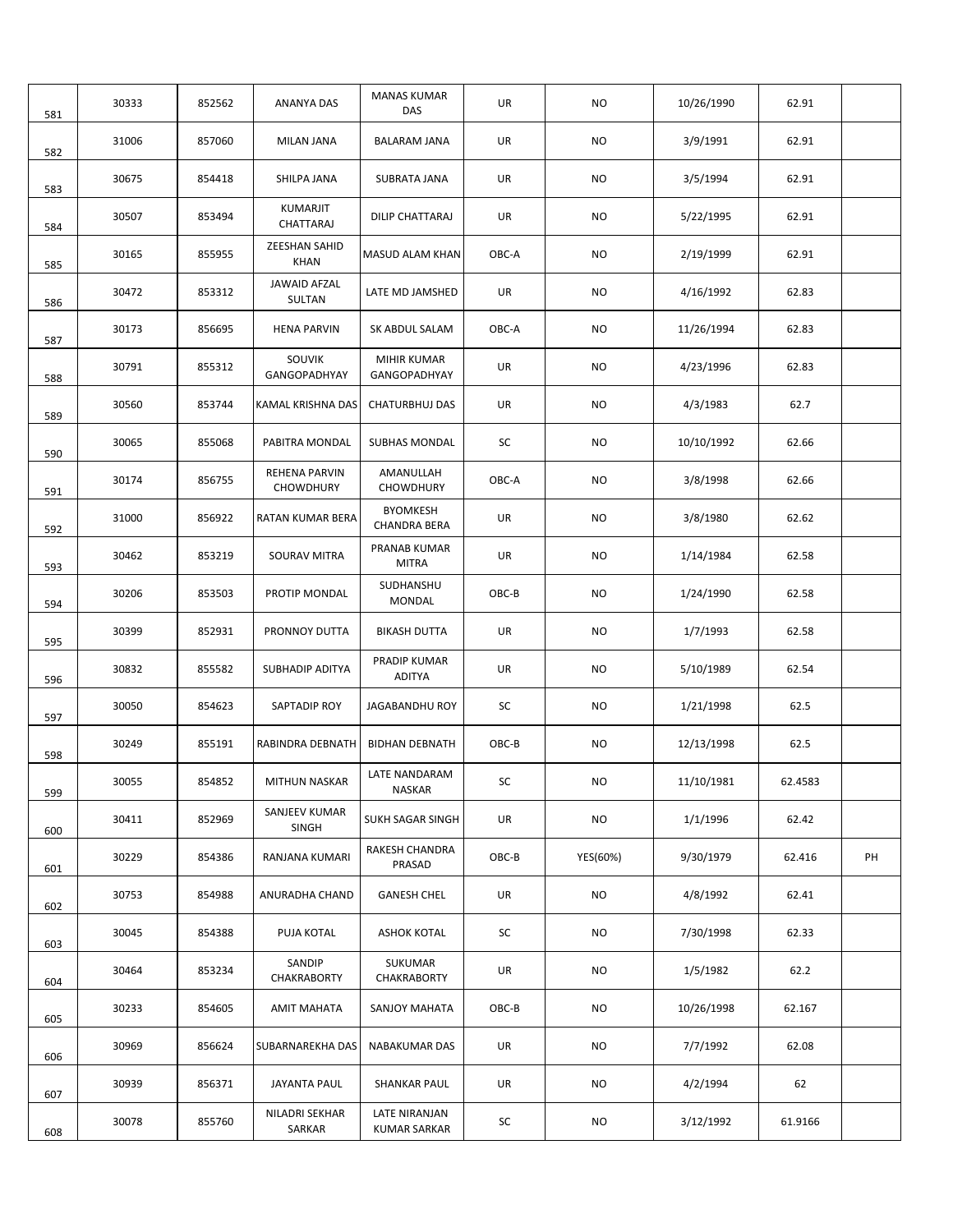|            | 30736 | 854844 | PARTHA PRATIM<br>MUKHOPADHYAY          | SUBRATA<br>MUKHOPADHYAY            | UR    | <b>NO</b> | 4/29/1984  | 61.91    |  |
|------------|-------|--------|----------------------------------------|------------------------------------|-------|-----------|------------|----------|--|
| 609        | 30526 | 853584 | PUJA MEDYA                             | MAHADEB MEDYA                      | UR    | <b>NO</b> | 9/19/1995  | 61.83    |  |
| 610        | 30036 | 854221 | MIRA DAS                               | LATE BHARAT DAS                    | SC    | <b>NO</b> | 3/12/1996  | 61.83    |  |
| 611        | 30181 | 852428 | ANIRUDDHA PAL                          | SHYAM SUNDAR PAL                   | OBC-B | NO.       | 11/11/1981 | 61.79    |  |
| 612        | 30213 | 853677 | ARGHAMITA PAUL                         | <b>SANKAR PAUL</b>                 | OBC-B | <b>NO</b> | 11/18/1993 | 61.75    |  |
| 613        | 30392 | 852906 | SOURAV GOSWAMI                         | SAMBHU GOSWAMI                     | UR    | <b>NO</b> | 12/8/1994  | 61.75    |  |
| 614        | 30540 | 853651 | MD LAL BABU                            | <b>MD MATIUR NISHA</b>             | UR    | <b>NO</b> | 2/10/1995  | 61.75    |  |
| 615<br>616 | 30790 | 855310 | RAGHUNATH SADHU                        | LATE DIBAKAR<br>SADHU              | UR    | <b>NO</b> | 12/20/1980 | 61.62    |  |
| 617        | 30309 | 852477 | <b>KALYAN BAG</b>                      | <b>NIRMAL BAG</b>                  | UR    | <b>NO</b> | 9/5/1995   | 61.41    |  |
| 618        | 30559 | 853741 | PRASENJIT<br><b>CHOUDHURY</b>          | RANENDRA<br><b>CHOUDHURY</b>       | UR    | <b>NO</b> | 5/1/1988   | 61.4     |  |
| 619        | 30719 | 854742 | <b>ATANU PAN</b>                       | <b>MADAN PAN</b>                   | UR    | <b>NO</b> | 12/15/1992 | 61.33    |  |
| 620        | 30666 | 854367 | SOURAV DUTTA                           | SWAPAN KUMAR<br><b>DUTTA</b>       | UR    | <b>NO</b> | 12/12/1990 | 61.25    |  |
| 621        | 30053 | 854795 | PURBASHA DAS                           | SADHAN CHANDRA<br>DAS              | SC    | <b>NO</b> | 2/28/1996  | 61.25    |  |
| 622        | 30089 | 856215 | SUDIPTA MONDAL                         | <b>MAKHAN LAL</b><br><b>MONDAL</b> | SC    | <b>NO</b> | 4/2/1985   | 61.2083  |  |
| 623        | 30404 | 852947 | <b>RIYA BASU</b>                       | <b>BIMAL BASU</b>                  | UR    | NO.       | 2/23/1994  | 61.17    |  |
| 624        | 30977 | 856683 | DEBADITYA SARKAR                       | <b>DEBASISH SARKAR</b>             | UR    | <b>NO</b> | 3/5/1991   | 61.16    |  |
| 625        | 30048 | 854574 | PRASANTA BAURI                         | <b>DILIP BAURI</b>                 | SC    | <b>NO</b> | 7/14/1993  | 61.08    |  |
| 626        | 30059 | 855010 | <b>DEBYENDU BISWAS</b>                 | RABINDRANATH<br><b>BISWAS</b>      | SC    | <b>NO</b> | 5/14/1983  | 61.0416  |  |
| 627        | 30150 | 854291 | MD ABRAR ALAM                          | <b>MD ISRAIL</b>                   | OBC-A | NO.       | 5/1/1986   | 61.0416  |  |
| 628        | 30566 | 853802 |                                        | SABYASACHI GHOSH SATRUGHNA GHOSH   | UR    | NO        | 4/29/1983  | 60.95    |  |
| 629        | 30139 | 853762 | <b>MAIMUN HASSAN</b><br><b>MOLLICK</b> | LATE ABDUL JAFAR<br><b>MOLLICK</b> | OBC-A | NO.       | 6/22/1994  | 60.91667 |  |
| 630        | 30406 | 852951 | <b>KIRAN SHAW</b>                      | KAJAL SHAW                         | UR    | <b>NO</b> | 11/15/1993 | 60.91    |  |
| 631        | 30921 | 856228 | <b>BIVAS JOARDAR</b>                   | <b>BIPLAB KUMAR</b><br>JOARDAR     | UR    | NO        | 4/25/1987  | 60.79    |  |
| 632        | 30735 | 854834 | <b>DEBASHIS BOSE</b>                   | <b>GOPAL BOSE</b>                  | UR    | NO        | 2/26/1992  | 60.75    |  |
| 633        | 30332 | 852557 | SANCHITA GHOSH                         | <b>BIKASH GHOSH</b>                | UR    | NO.       | 11/9/1995  | 60.75    |  |
| 634        | 30808 | 855438 | DEBABRATA<br>SAMANTA                   | <b>TARUN SAMANTA</b>               | UR    | NO        | 5/7/1995   | 60.66    |  |
| 635        | 30743 | 854899 | SOMEN GHOSH                            | UTTAM GHOSH                        | UR    | NO        | 1/1/1987   | 60.5     |  |
| 636        | 30765 | 855094 | PARIJAT SEN                            | PARIMAL SEN                        | UR    | NO        | 3/28/1987  | 60.5     |  |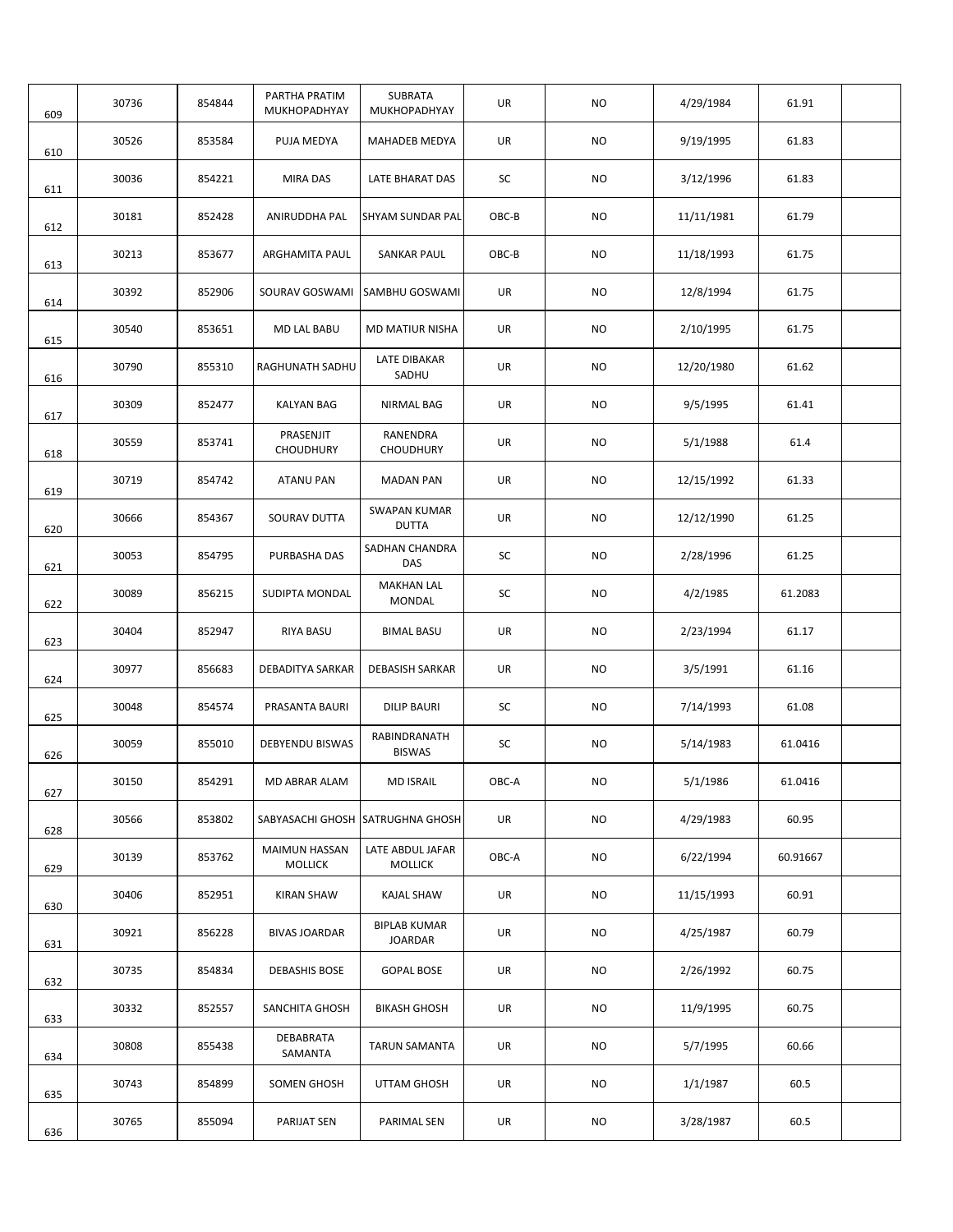| 637 | 30013 | 852826 | ETI ROY                  | <b>TAPAS ROY</b>                   | SC    | <b>NO</b> | 4/4/1998   | 60.5    |  |
|-----|-------|--------|--------------------------|------------------------------------|-------|-----------|------------|---------|--|
| 638 | 30644 | 854231 | <b>SUDIP KUMAR MAITY</b> | <b>KALIPADA MAITY</b>              | UR    | <b>NO</b> | 7/12/1992  | 60.41   |  |
| 639 | 30834 | 855608 | SANGITA BANERJEE         | <b>SISIR KUMAR</b><br>BANERJEE     | UR    | <b>NO</b> | 4/2/1985   | 60.33   |  |
| 640 | 31020 | 857231 | PALASH PAUL              | <b>ABINASH PAUL</b>                | UR    | <b>NO</b> | 5/6/1989   | 60.33   |  |
| 641 | 30255 | 855485 | <b>DEBARGHA SARKAR</b>   | <b>KSHITISH CHANDRA</b><br>SARKAR  | OBC-B | <b>NO</b> | 3/21/1985  | 60.25   |  |
| 642 | 30768 | 855144 | NIRPANA GURUNG           | <b>RATAN GURUNG</b>                | UR    | <b>NO</b> | 7/22/1991  | 60.25   |  |
| 643 | 30019 | 853262 | PAPPU MAL                | MANABENDRA MAL                     | SC    | <b>NO</b> | 10/20/1991 | 60.25   |  |
| 644 | 30885 | 855985 | SAYANTAN SINGHA          | <b>ASIT KUMAR</b><br><b>SINGHA</b> | UR    | NO        | 9/12/1984  | 60.2    |  |
| 645 | 30634 | 854202 | MD JANBOR ALI            | LATE SHER ALI                      | UR    | <b>NO</b> | 5/12/1989  | 60.2    |  |
| 646 | 30548 | 853681 | RUBELA DAS               | PRONAB DAS                         | UR    | <b>NO</b> | 8/8/1996   | 60.08   |  |
| 647 | 30132 | 853190 | ARSALAN ANSARI           | MURTAZA HUSSAIN                    | OBC-A | NO.       | 4/27/1995  | 60      |  |
| 648 | 30015 | 852866 | <b>SUPRIYO NASKAR</b>    | <b>TAPAN NASKAR</b>                | SC    | <b>NO</b> | 5/11/1997  | 59.8333 |  |
| 649 | 30073 | 855605 | <b>DIBYENDU DAS</b>      | NANUGOPAL DAS                      | SC    | <b>NO</b> | 12/10/1989 | 59.833  |  |
| 650 | 30046 | 854390 | SUBHENDU PURKAIT         | <b>FULCHAND PURKAIT</b>            | SC    | NO.       | 2/26/1994  | 59.83   |  |
| 651 | 30924 | 856244 | <b>MANISH KUMAR SAH</b>  | <b>MAHESH SAH</b>                  | UR    | <b>NO</b> | 7/9/1994   | 59.83   |  |
| 652 | 30047 | 854533 | KRISHNENDU<br>HALDER     | <b>BIMAL HALDER</b>                | SC    | NO.       | 4/2/1983   | 59.66   |  |
| 653 | 30011 | 852742 | PALASH BISWAS            | PRAFULLA BISWAS                    | SC    | NO.       | 10/21/1994 | 59.5833 |  |
| 654 | 30364 | 852709 | SUPRIYA BHUNIA           | <b>ASIT BHUNIA</b>                 | UR    | NO.       | 1/16/1995  | 59.58   |  |
| 655 | 31028 | 857346 | RAJU MAITY               | <b>AMIT MAITY</b>                  | UR    | <b>NO</b> | 10/24/1989 | 59.5    |  |
| 656 | 30105 | 856819 | <b>BISHNU BARMAN</b>     | LT. KARTICK<br><b>BARMAN</b>       | SC    | <b>NO</b> | 12/10/1991 | 59.41   |  |
| 657 | 30252 | 855403 | PRITEE DHAR              | <b>CHANDAN DHAR</b>                | OBC-B | NO.       | 7/19/1999  | 59.16   |  |
| 658 | 30148 | 854139 | MD MANIRUL ISLAM         | <b>MD SAIDUR</b><br>RAHAMAN        | OBC-A | NO.       | 10/3/1981  | 59.0833 |  |
| 659 | 30297 | 852433 | AMLAN SAHA               | DHIRENDRA<br><b>MOHAN SAHA</b>     | UR    | NO.       | 3/1/1986   | 59.08   |  |
| 660 | 30613 | 854052 | ANINDYA KARMAKAR         | <b>BHUPAL SAKHA</b><br>KARMAKAR    | UR    | NO        | 6/25/1989  | 59.08   |  |
| 661 | 30068 | 855265 | SANTANU DAS              | SATYA RANJAN DAS                   | SC    | NO.       | 1/16/1978  | 58.75   |  |
| 662 | 30228 | 854330 | <b>TAPAS DEBNATH</b>     | AMULYA DEBNATH                     | OBC-B | NO.       | 6/25/1983  | 58.75   |  |
| 663 | 30901 | 856073 | <b>MRINMOY BISWAS</b>    | <b>SUBIR BISWAS</b>                | UR    | NO.       | 11/21/1991 | 58.66   |  |
| 664 | 30054 | 854799 | RANJU ADHIKARY           | RANJIT ADHIKARY                    | SC    | NO.       | 10/8/1996  | 58.5833 |  |
|     |       |        |                          |                                    |       |           |            |         |  |